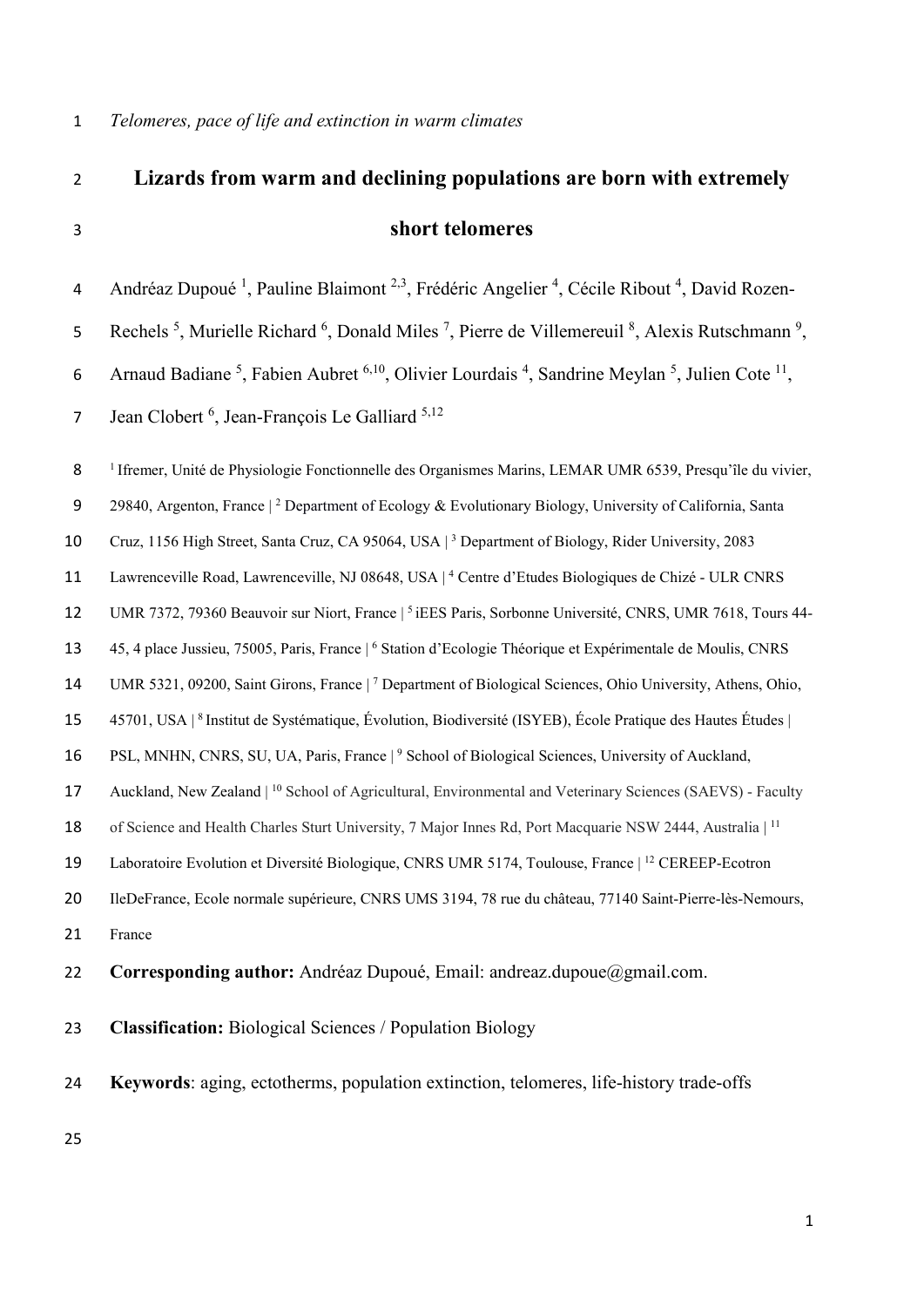#### **Abstract**

 Aging is the price to pay for acquiring and processing energy through cellular activity and life history productivity. Climate warming can exacerbate the inherent pace of aging, as illustrated by a faster erosion of protective telomere DNA sequences. This biomarker integrates individual pace-of-life and parental effects through the germline, but whether intra- and inter- generational telomere dynamics underlies population trends remains an open question. Here, we investigated the covariation between life history, telomere length (TL) and extinction risk among three age classes in a cold-adapted ectotherm (*Zootoca vivipara*) facing warming- induced extirpations in its distribution limits. Telomere length (TL) followed the same threshold relationships with population extinction risk at birth, maturity, and adulthood, suggesting inter-generational accumulation of accelerated aging rate in declining populations. In dwindling populations, most neonates inherited already short telomeres, suggesting they were born physiologically old and unlikely to reach recruitment. At adulthood, TL further explained females' reproductive performance, switching from an index of individual quality in stable populations to a biomarker of reproductive costs in those close to extirpation. We compiled these results to propose the aging loop hypothesis and conceptualize how climate- driven telomere shortening in ectotherms may accumulate across generations and generate tipping points before local extirpation.

## **Significant statement**

 This study unraveled the impacts of accelerated aging as a corollary of climate-driven population decline. We found a transgenerational accumulation of telomere shortening implying that offspring were already born "old". We suggest that this process may exacerbate across generations, leading to an aging loop in the population. This model posits that telomere dynamics should represent a critical and promising molecular biomarker of population extirpation as well as a way to test the *in situ* efficiency of conservation decisions.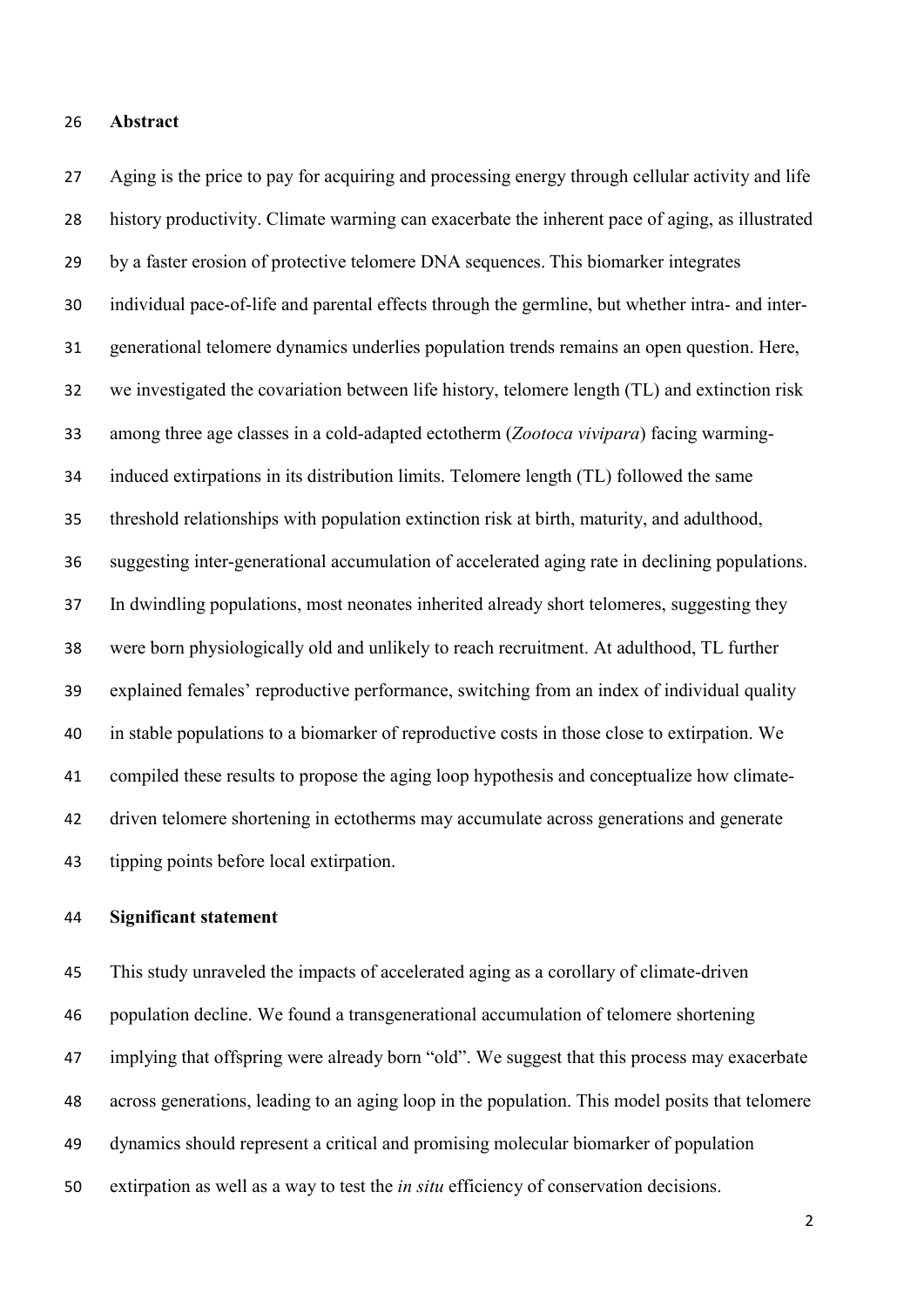#### **Introduction**

 worldwide (1, 2). This trend is accelerating, especially due to pervasive effects of climate warming on extinction risks in range limited or cold-adapted species (3–5). A current issue is our virtual blindness about the nature and generality of the underlying mechanisms connecting warmer climates to individual life history, and early warning signals of warming- induced extinctions (6, 7). All living creatures eventually die but the time separating birth or first reproduction from death can be altered by climate warming and heat stress because low body temperatures generally benefit lifespan in both endothermic and ectothermic animals (8– 10). In terrestrial ectotherms, climate warming can also constrain activity patterns (4) and 61 significantly increase maintenance costs  $(11, 12)$  as well as the risks of heat stress  $(13)$ . Together, these may eventually alter fundamental life history trade-offs and a switch to a "live fast, die young" life history strategy along the slow-fast continuum (9, 10, 14).

Biodiversity is undergoing a global crisis, highlighted by the alarming pace of species loss

 These demographic effects of global warming in terrestrial ectotherms should be driven by physiological mechanisms whereby higher temperatures cause an acceleration of growth and reproduction, induce whole-organism oxidative stress, and eventually hasten the rate of aging (9, 15). Still, how physiological changes in aging rates and longevity will trade with individual performance in the long run and push populations at the warm edge of the range distribution on the verge of extinction remain unclear because ectotherms can display a variety of buffering mechanisms to compensate for these potential changes in lifespan (16). Telomeres, the protective terminal DNA sequences of linear chromosomes, represent promising biological markers to investigate these physiological mechanisms of warming- induced extinctions because they may be internal regulators of life history trajectories (17). Telomere length (TL) normally shortens at each cell division, and, once a length threshold is crossed, end-replication problems lead to cell apoptosis or genome instability at cellular and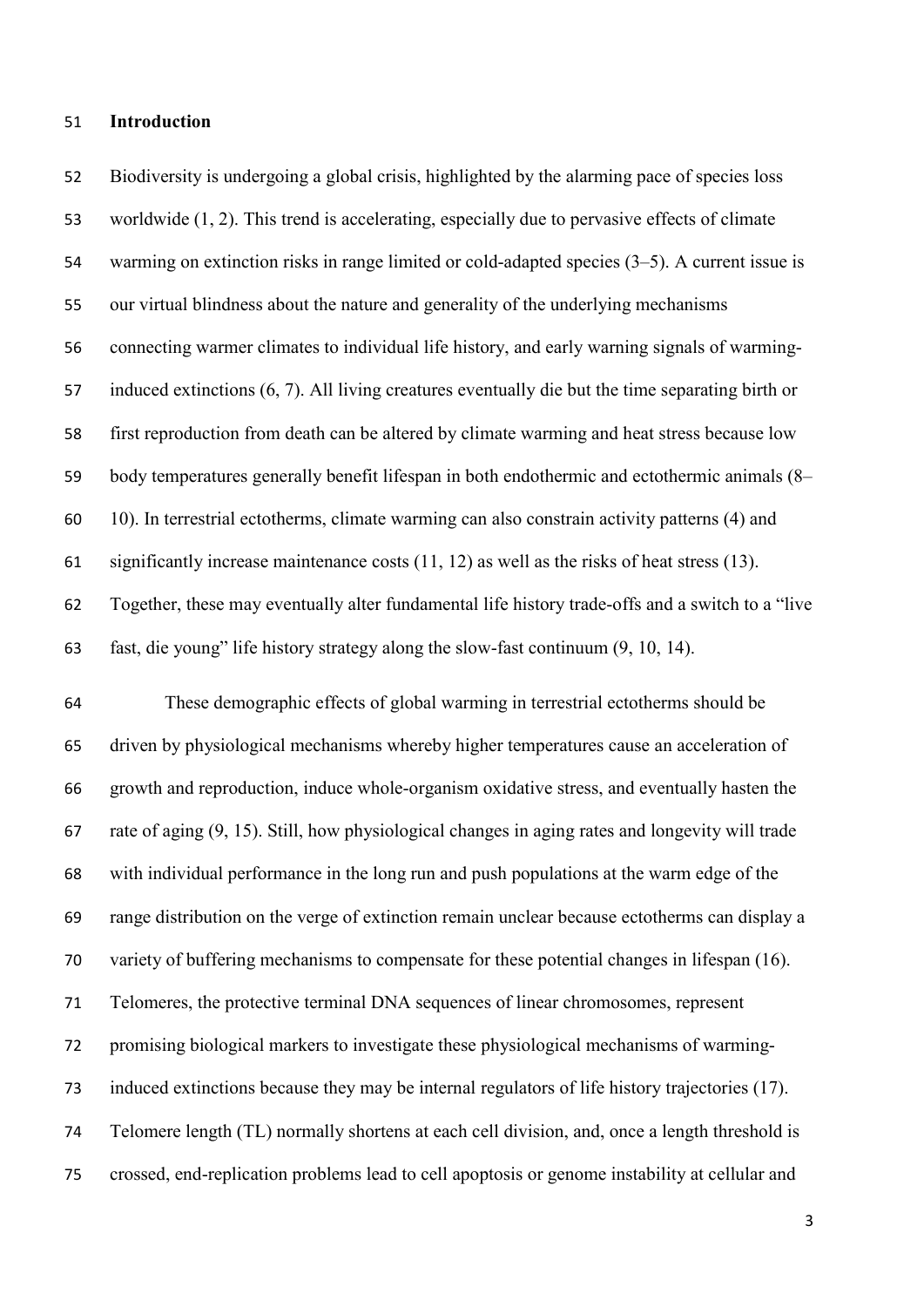tissue levels (18). The rate of telomere erosion integrates both inherent aging process (i.e., standard cells division rates and associated damages accumulation in a given tissue) but also additional, cumulative effects of stressors, including those due to heat stress (19–21). Eventually, TL and/or telomere attrition rates in somatic tissue predict lifespan and lifetime reproductive success among and within species (22–24).

 Telomere erosion can also be impacted by environmental stressors in the germline, explaining both immediate fitness costs and transgenerational effects (25). Multiple biotic and abiotic factors may alter gamete TL (26), which may condition environmental influences on 84 TL heritability (27). The TL is normally reset by telomerase activity in germ cells, zygotes and early life (18), but deleterious parental effects such as abnormally high and stressful developmental temperatures may either directly favor telomere shortening and/or indirectly affect telomerase repair functions in early life (28, 29). However, impacts of external temperature on telomere dynamics during embryonic life in juvenile ectotherms are not that straightforward, as shown by lacking effect of incubation temperature in Atlantic salmon (30) or thermal effects conditioned by pollutant exposure in American alligators (31).

 An open question is whether warming-induced acceleration of intra-generational pace- of-life and population extinction risks further combines with inter-generational patterns of TL erosion. Testing this demands concurrent measures of TL at different life stages, in parents and offspring from natural populations chronically exposed to a range of climate conditions including weather extremes conducive to long-term population decline. We thus used a well- known geographic gradient of climate-induced extinction risk across the range of the cold- adapted common lizard (*Zootoca vivipara*)*,* which is now exposed to climate warming and drying (32) and trapped around mountain ranges in its meridional Western European distribution (South-France and Northern-Spain). Natural populations experience repeated summer heat waves and dry spells in lowland habitats that have multiple damaging impacts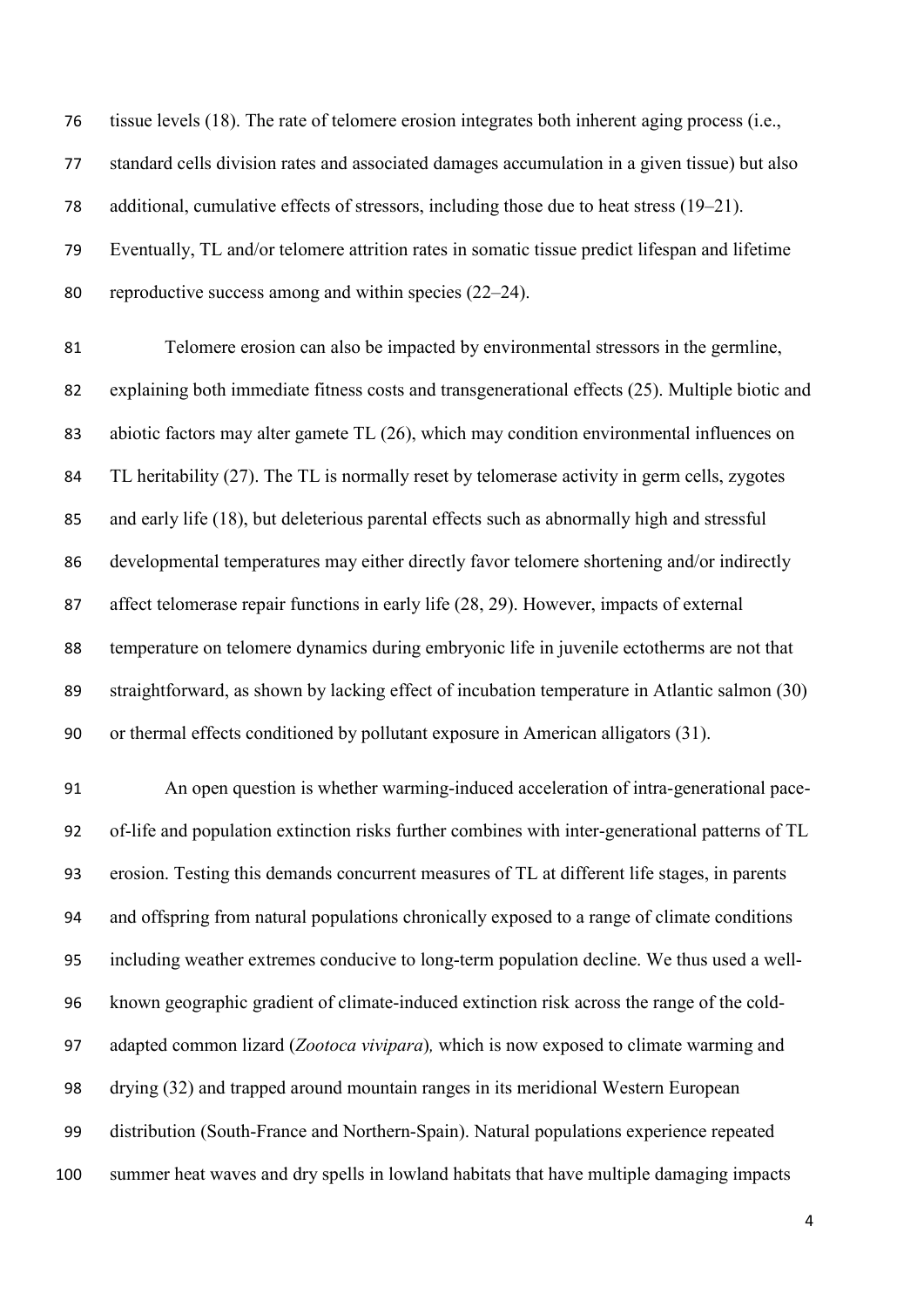including a faster pace of life, loss of lifetime reproductive fitness, loss of dispersal, and higher inbreeding levels that combine to cause extinctions in some populations (4, 14, 33, 34). We previously established that shorter TL of yearlings in warmer habitats may precede population extinction but this did not allow us to separate potential intra-generational and inter-generational mechanisms (35).

 In this study, we examined whether and how shorter TL could result from maternal transmission. For more than 10 years, we monitored 22 wild populations of common lizards in France Massif Central mountain along a geographic and altitudinal gradient ranging from cold highland to warm lowland margins (Appendix SI, Fig. S1). These populations are spread along a continuum of extinction risk encompassing recent abundance changes, thermal conditions, altitude, and life history strategies, as summarized by an extinction risk score (PC1 score, Appendix SI, Fig. S2). We explored the co-variation between population state and TL in 126 adult females and their progeny (231 offspring) from 9 representative populations (7 stable or expanding and 2 declining) to complement TL data collected in yearlings two years before from the same populations and from a further population potentially extirpated since then. We further investigated how thermal conditions during pregnancy (i.e., basking opportunity), maternal traits, and offspring characteristics could explain variation in lizard TL at birth and further predict female reproductive performance at adulthood.

**Results**

## *Breakpoints in TL along extinction risk*

We found that TL follows the same threshold relationship along PC1 score among newborn,

yearlings and adult females, attaining stunted states concomitant to greater risks of extinction

in the declining populations (Fig. 1). Breaking points before noticeable changes in TL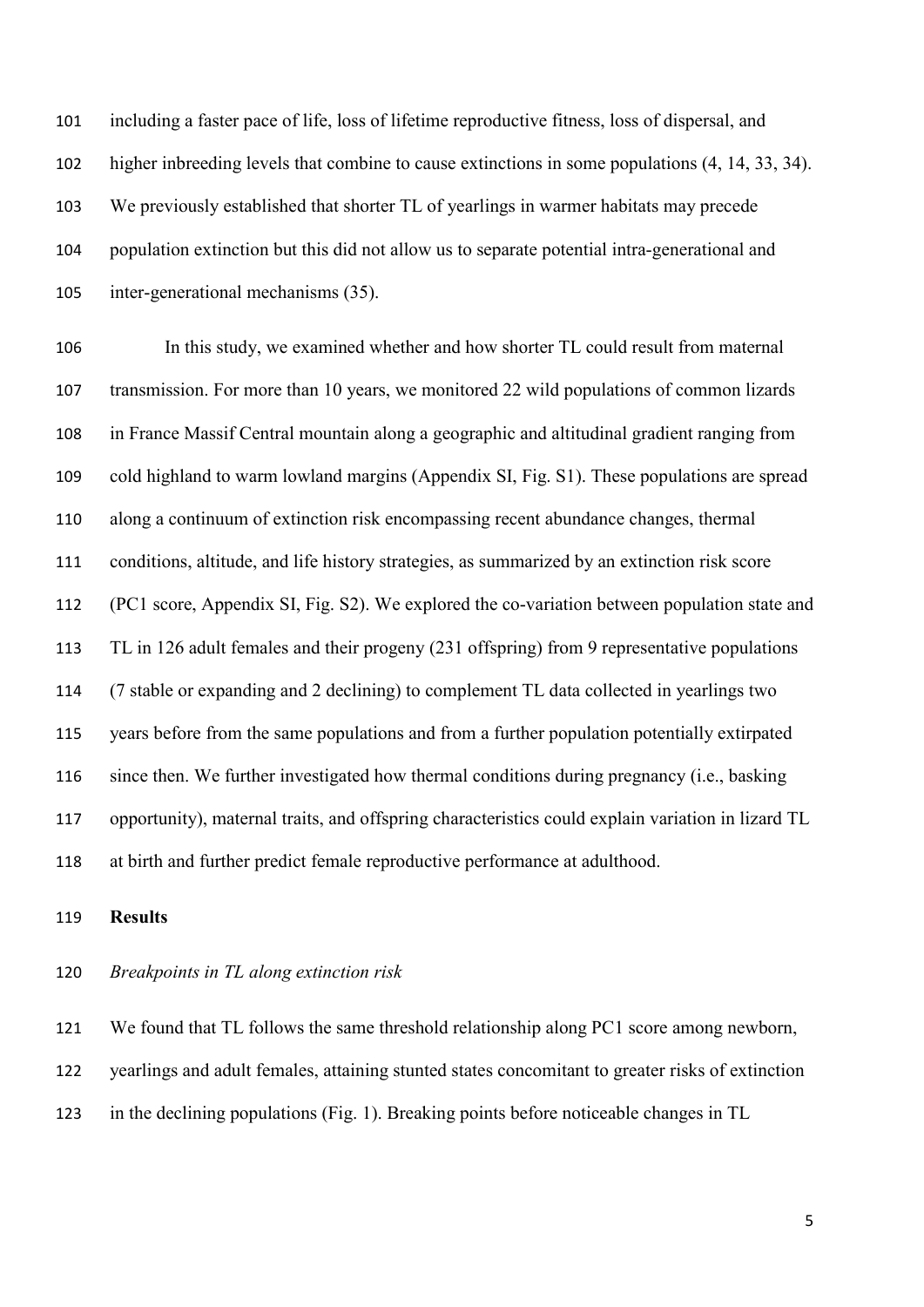coincided with the demographic threshold of population extinction, and were qualitatively similar across the three age classes (Appendix SI, Fig. S3).

## *Offspring TL are shorter already at birth in collapsing populations*

 Offspring experienced abnormally short TL in the two natural populations close to demographic collapse (Appendix SI, Table S1). Based on previous evidence linking juvenile mortality risk to early life TL in this species (23), we used the range of TL values in yearlings that did not survive to obtain an estimation of TL thresholds predicting high death risks and survival chances (Fig. 2a). Below the lower threshold of this TL range, only a very low proportion of juveniles (7%) in declining populations are expected to survive and reach 1- year-old and recruitment, corresponding to the lower range seen in inter-annual studies of multiple birth cohorts marked and monitored in a stable population (36). Inversely, this calculation predicts way higher survival chance in stable populations (73%), a value getting in the upper range seen in inter-annual studies of a stable population (36). Offspring TL was also positively correlated with mother TL (Appendix SI, Table S1) and co-varied interactively with size-adjusted parturition date and population state (Appendix SI, Table S1). There was no effect of parturition date in stable populations as opposed to a negative relationship between TL and parturition date among offspring from declining populations (Fig. 2b). Other offspring traits (sex or juvenile size) or maternal characteristics (mother size or basking treatment) had no influence on TL variation at birth (Appendix SI, Table S2).

 We partitioned variance in a random model on offspring TL among populations  $(\sigma^2_{\text{population}} = 0.36)$ , among families within the same population  $(\sigma^2_{\text{family}} = 0.31)$  and within 146 families ( $\sigma^2$ <sub>residuals</sub> = 0.40). A full-sib analysis among offspring from the same family under the strong assumption of no maternal effect suggested high levels of TL broad-sense heritability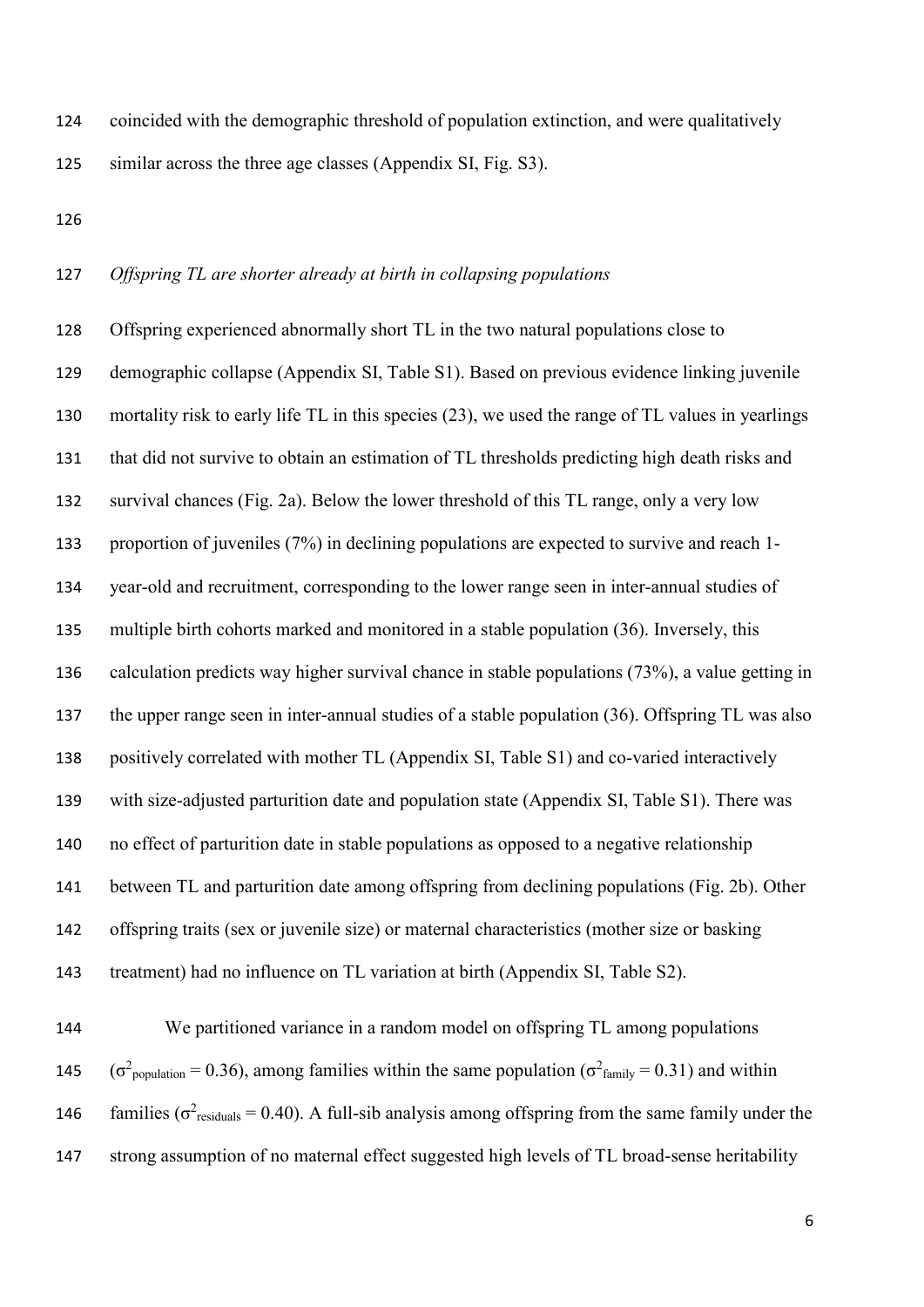148 across all populations ( $H^2 = 0.57$ ). Accounting for the variance explained by fixed effects of 149 the final mixed model (Appendix SI, Table S1 & S2), heritability estimation slightly 150 decreased to  $H^2 = 0.53$ .

# *Adult TL further predicts reproductive performance*

 In pregnant females, population trajectory and TL interactively explained variation in fitness- related reproductive traits (SI Appendix, Table S1 & S3), supporting previously observed reproductive senescence in warming environments for this species (37). Specifically, reproductive investment (total fecundity corrected for body size) increased with the TL of pregnant females in stable populations (Fig. 3a) whereas it decreased with TL in declining populations (Fig. 3b). Instead, no relationship occurs between litter success (the proportion of viable offspring) and TL of pregnant females in stable populations (Fig. 3c), while litter success dropped in collapsing populations together with shorter TL of pregnant females (Fig. 3d). These findings shed new light on the classical relationship between TL and fitness (22, 38) by suggesting that fitness costs of shorter TL for reproduction are more likely to occur under harsh environmental conditions.

## **Discussion**

 In ectotherms such as the common lizard, climate warming causes an accelerated life history, which translates into faster body growth, sexual maturation earlier in life, and parturition sooner in the year in both natural or captive populations (14, 39–41). Despite the short-term fitness benefits (40), this more productive life history induces demographic costs on the long run. This is illustrated by a drop in the relative abundance of lizards since 2005 in natural populations and the loss of lifetime reproductive fitness due to a shorter longevity of lizards in populations exposed to warmer summer weather (14). Supporting the climate-induced shift to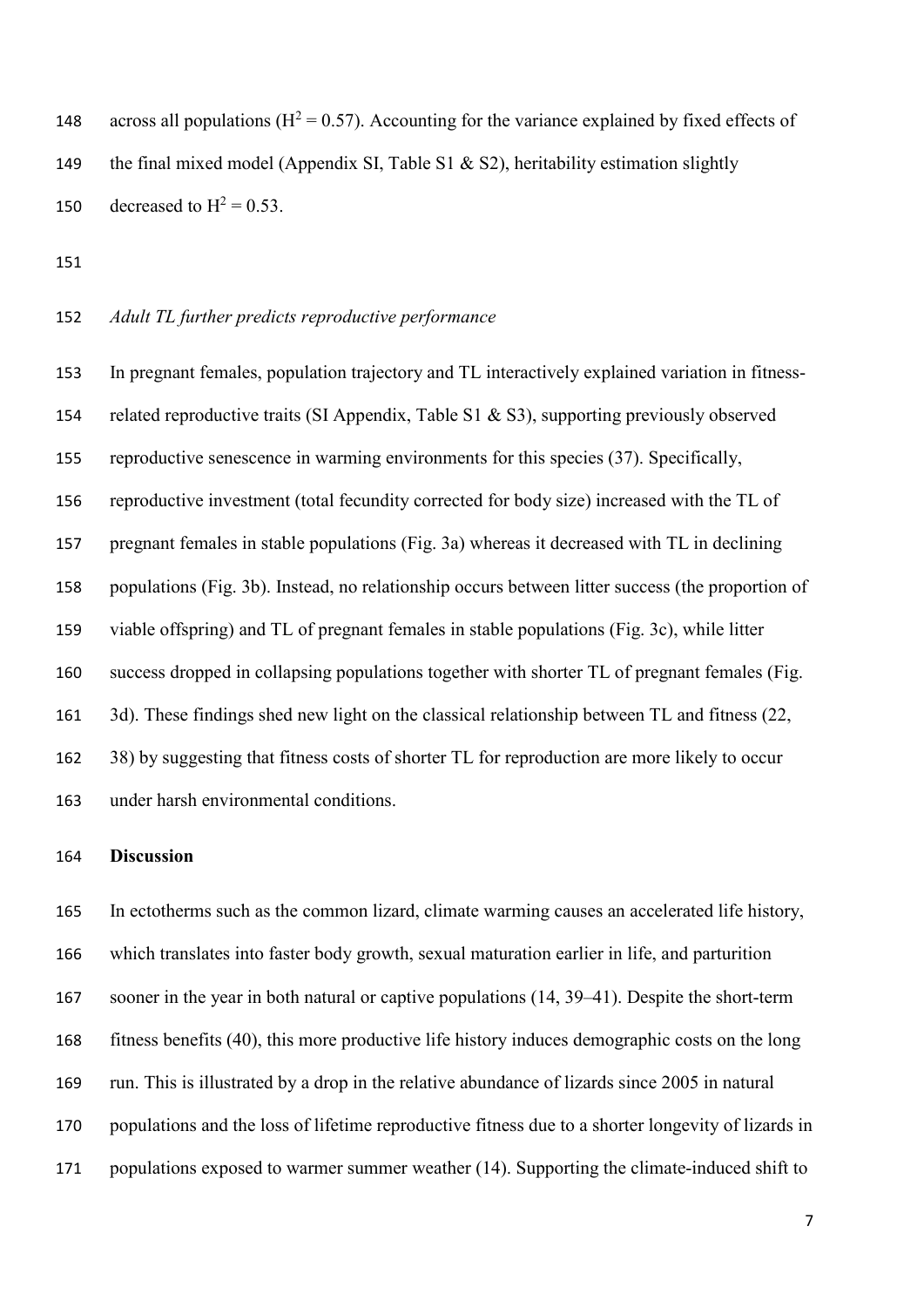extirpation, we witnessed over the last decade the pseudo-extinction of a wild population in the warmest location (Mont Caroux, Fig. 1b), in which yearlings were very large but exhibited completely eroded TL in 2015 (35) and could not be sampled in subsequent years (incl. 2017) despite our efforts. The causal role of environmental temperatures, potentially together with drought (23), in triggering these changes in life history strategies and leading to pseudo- extinctions is now well documented in this cold-adapted lizard and might be a general pattern in other ectotherms (9).

*Offspring are being born already "old"*

 Our results also corroborate previously established impacts of environmental temperatures on telomere erosion in germline and somatic tissue of non-avian reptiles (29, 42, 43) and more generally in ectotherms (44). The non-linear relationships between TL and population status, which combines information on population decline, environmental temperatures and life history traits, further conforms to the conclusions of a recent review of ageing mechanisms in ectotherms (9). A steep decline of TL characterized the transition from stable to declining populations in all age classes, probably because populations at warmer locations are more regularly exposed to heat waves leading to stress reactions, reactive oxygen species production and telomere shortening (15). Yet, one of the most striking results from our study unravels that offspring from declining populations already showed eroded telomeres at birth with a geographic variability qualitatively matching the one observed in yearlings and adults (Appendix SI, Fig. S3). Shorter TL could have resulted from inheritance together with additional attrition or altered resetting by telomerase during embryonic development as commonly hypothesized (45, 46). Telomerase activity closely explains telomere dynamics in lizards (47), so its sensitivity to climatic conditions during embryonic life is likely crucial and deserves specific attention. We cannot draw any firm conclusions regarding the role of early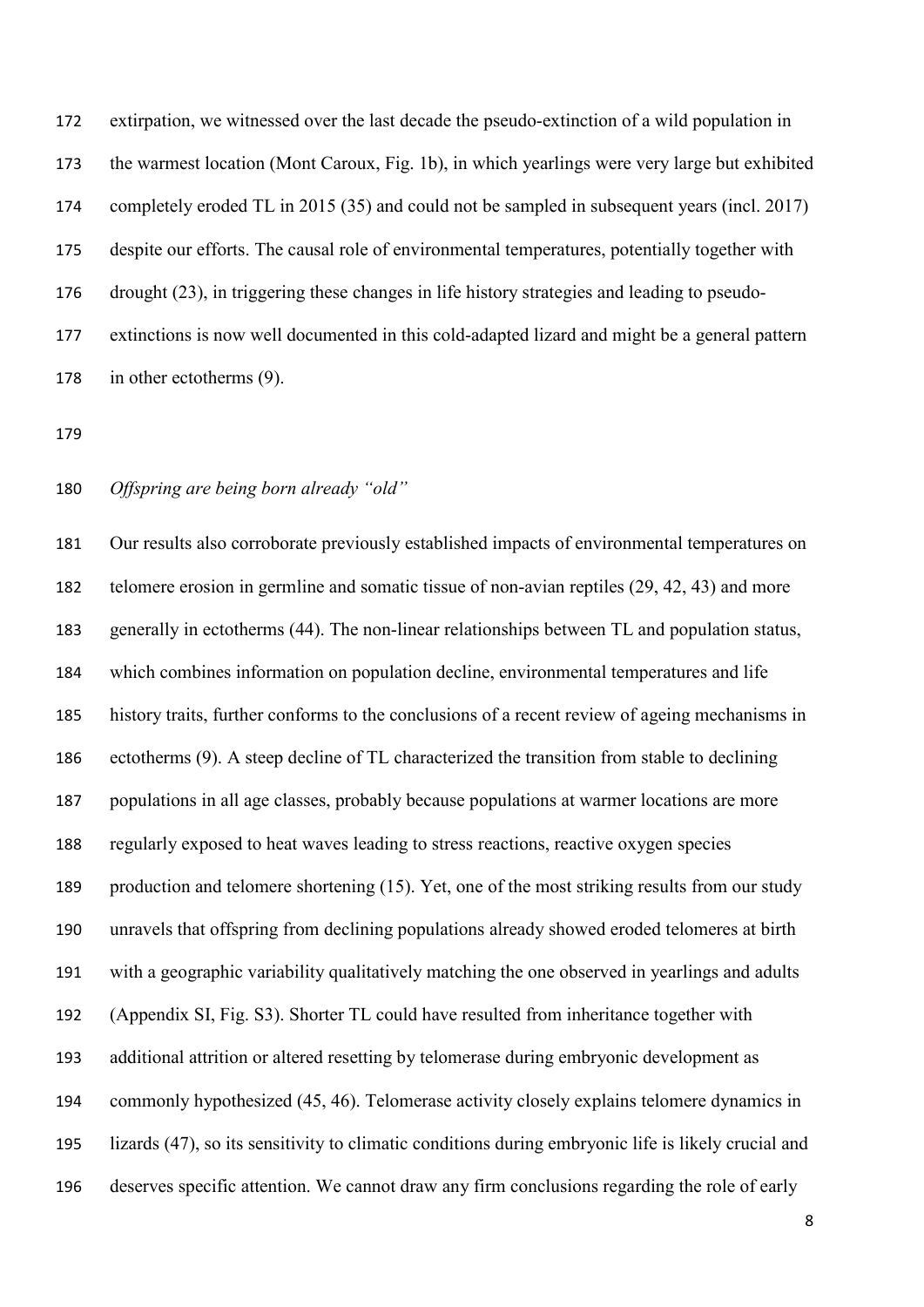developmental and paternal lineage effects since TL was not sampled in the germline of adults and in fathers and also because we lack information about TL prior to birth in offspring. Yet, the lack of effects from the manipulation of maternal basking time on offspring TL at birth suggests a relatively low influence of daily temperature on embryonic development (30). In further support of minor pre-natal environmental effects, offspring from declining populations and born earlier in the year exhibited longer TL than those born two to three weeks later despite the fact that their mothers spent more time in their natural habitat than in standard *ad libitum* laboratory conditions. This implies that the proportion of developmental time spent within the natural habitat did not explain why offspring displayed shorter TL at birth. Instead, we propose that offspring TL variation falls along a continuum from early to late phenology indicated by differences in female quality, given the recurrent finding that reproduction follows a "sooner is better" pattern in lizards living in seasonal environments (29). These observations coupled with relatively high heritability estimations from the full-sib analysis and a strong mother-offspring correlation for TL imply that the shorter telomeres in offspring were more likely inherited at conception through parental gametes instead of being reset at conception and shortened during early embryonic life.

# *Consequences of shorter TL at adulthood*

 In general, population variability in TL may reflect either differences in initial TL at conception and/or birth, differences in TL dynamics with age (e.g., increased telomere erosion or reduced telomere restoration), selective disappearance of individuals with different TL, or biases due to the age structure of the population (48). In lizards, TL relates to age following quadratic or positive relationships (47), so shorter TL in adult females from declining populations may reflect recent changes in age-distribution biased to a majority of young adults (2 yo). Importantly, this alteration of telomere dynamics may induce greater annual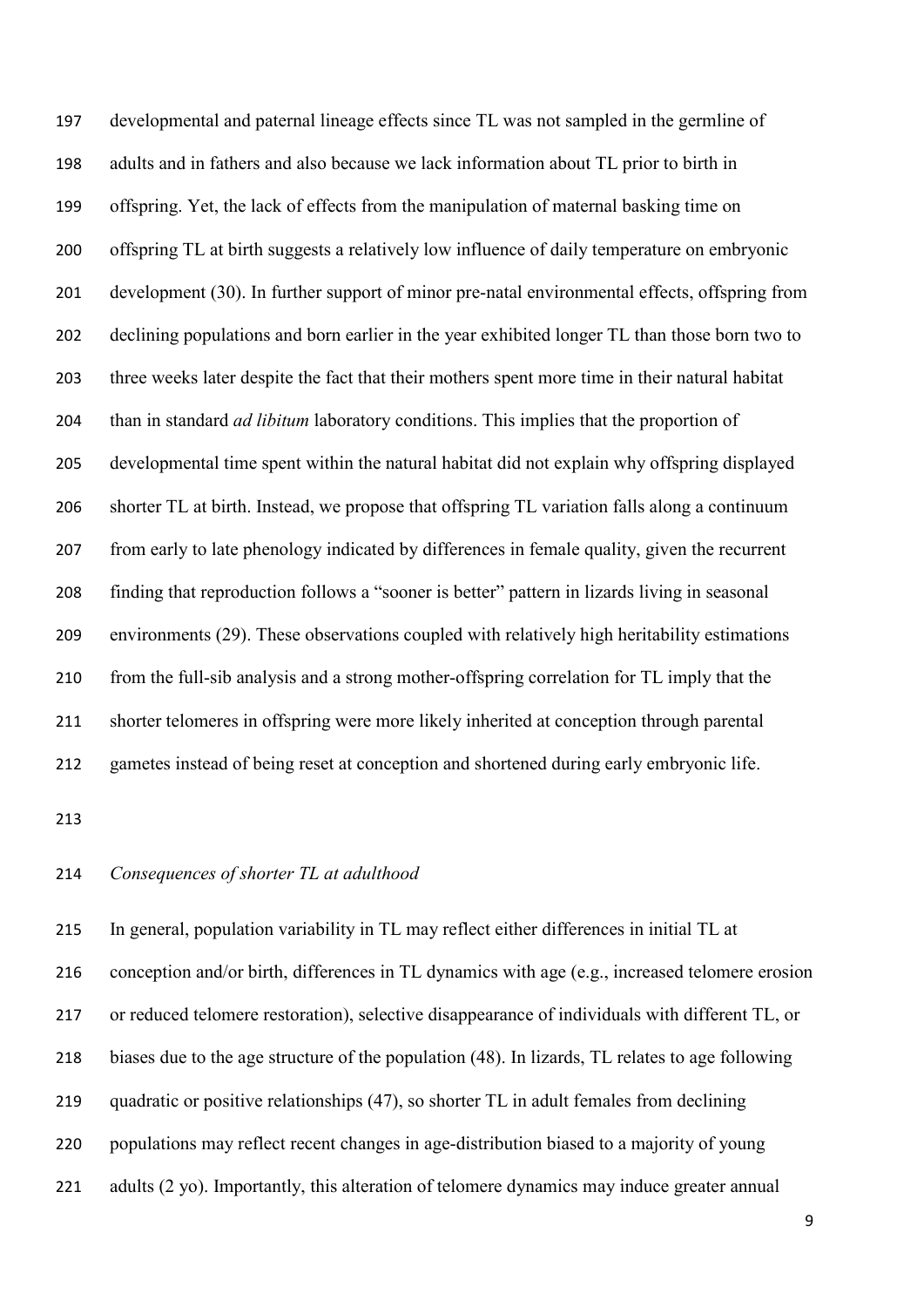mortality risks of lizards (49), including in this species (23) and the drop of female reproductive effort (37), in line with general evidence linking TL with individual quality across vertebrates (22, 38). Reproductive success is also known to positively correlate with 225 TL in some species (50) and specifically to the capacity of females to mount antioxidant shielding among our sampled lizard populations (51). This relationship between TL and reproduction involves both TL as a biomarker of individual quality to produce offspring (positive association between TL and reproduction) and TL as a mediator to reproductive costs (positive association between reproduction and TL shortening) between species (52). Here, we found context-specific associations between TL of pregnant females measured during mid-gestation and their fecundity or reproductive success with striking difference between stable and declining populations. In declining populations, TL variation among females within the population was positively correlated with reproductive success but negatively with reproductive effort, whereas it was positively correlated with reproductive effort in stable populations. This intriguing result suggests a threshold transition from TL as a biomarker of female quality in stable populations to a cost of reproduction under harsh conditions. Accordingly, experimental increase of TL with drugs (53) or engineering of maternal reproductive effort (54) should help investigate if and when TL may switch from an index to a to driver of reproductive costs.

# *The aging loop hypothesis*

 We propose a conceptual mechanistic model of an aging loop linking climate warming with physiological stress and population demography in order to explain how and why population extirpation may follow a vicious circle dynamic in this species (Fig. 4). Central to this concept is telomere dynamics, an integrative mediator linking chronic climate stress to pace-of-life strategies within and between generations, eventually predicting the loss of reproductive individuals and demographic collapse (Fig. 4). Local extinctions are often preceded by tipping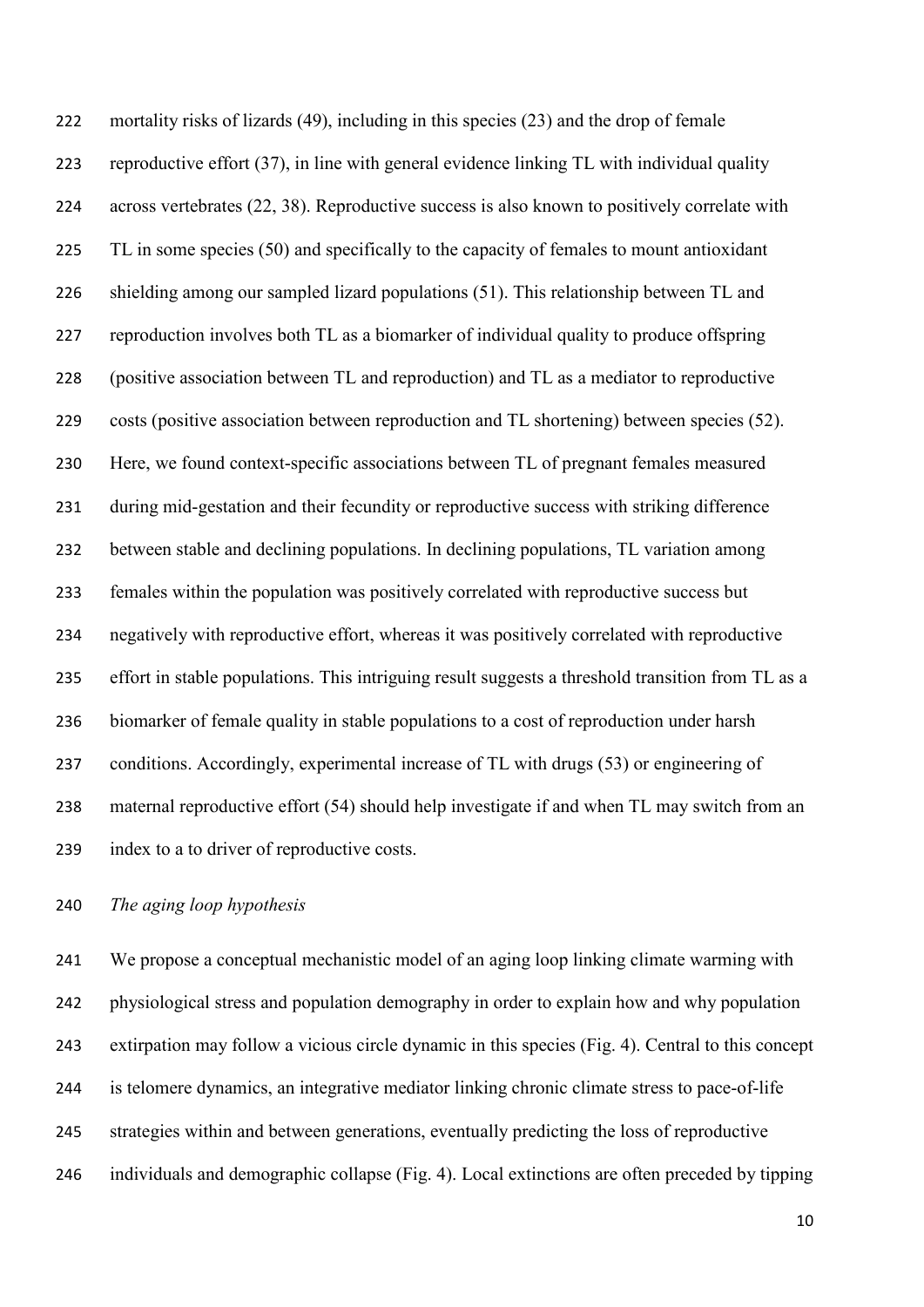points and early warning signals that precede extinction in deteriorating environments such as dynamic phenomena related to demographic variance and density dependence, but those are often difficult to detect without a detailed time series of population dynamics (55). At a lower organizational level, cell life span and organismal functioning and viability also follow threshold effects related to telomere shortening (18). As observed here, most individuals from collapsing populations exhibited TL below the range measured in thriving individuals even at birth, which implied exacerbated mortality risks in the warmest, low altitude populations. Associated drops in population resilience capacity to endure any additional and stochastic events will push it to the edge of extinction before its complete collapse.

*Conclusion*

 Applying similar themes from biomedical research in humans, ecological studies have focused on key aspects of telomere biology regarding age and life history effects, inheritance, and environmental factors accelerating telomere erosion (19, 56). In line with other recent studies, we believe the time has come to take into account and model the roles of telomere dynamics in the conservation biology of wild populations (35, 57–59). Such mechanistic comprehension might be an essential step to understand the proximate causes of demographic risks and to promote efficient conservation measures. In particular, TL may represent a promising tool to outpace tipping points. First, investigating TL dynamics in wild populations without extensive background demographic data should allow to rapidly identify the populations most at risk. Second, TL may also constitute a biomarker to test *in situ* the impacts of restoration programs or reintroduction strategies without relying on detailed, time consuming demographic studies. Thus, our correlative study of extinction mechanisms in a single species provides a stepping stone for global analyses of the relationship between climate warming, pace of life, and accelerated TL erosion along with the development of TL as a biomarker to anticipate and potentially prevent ongoing population extinctions.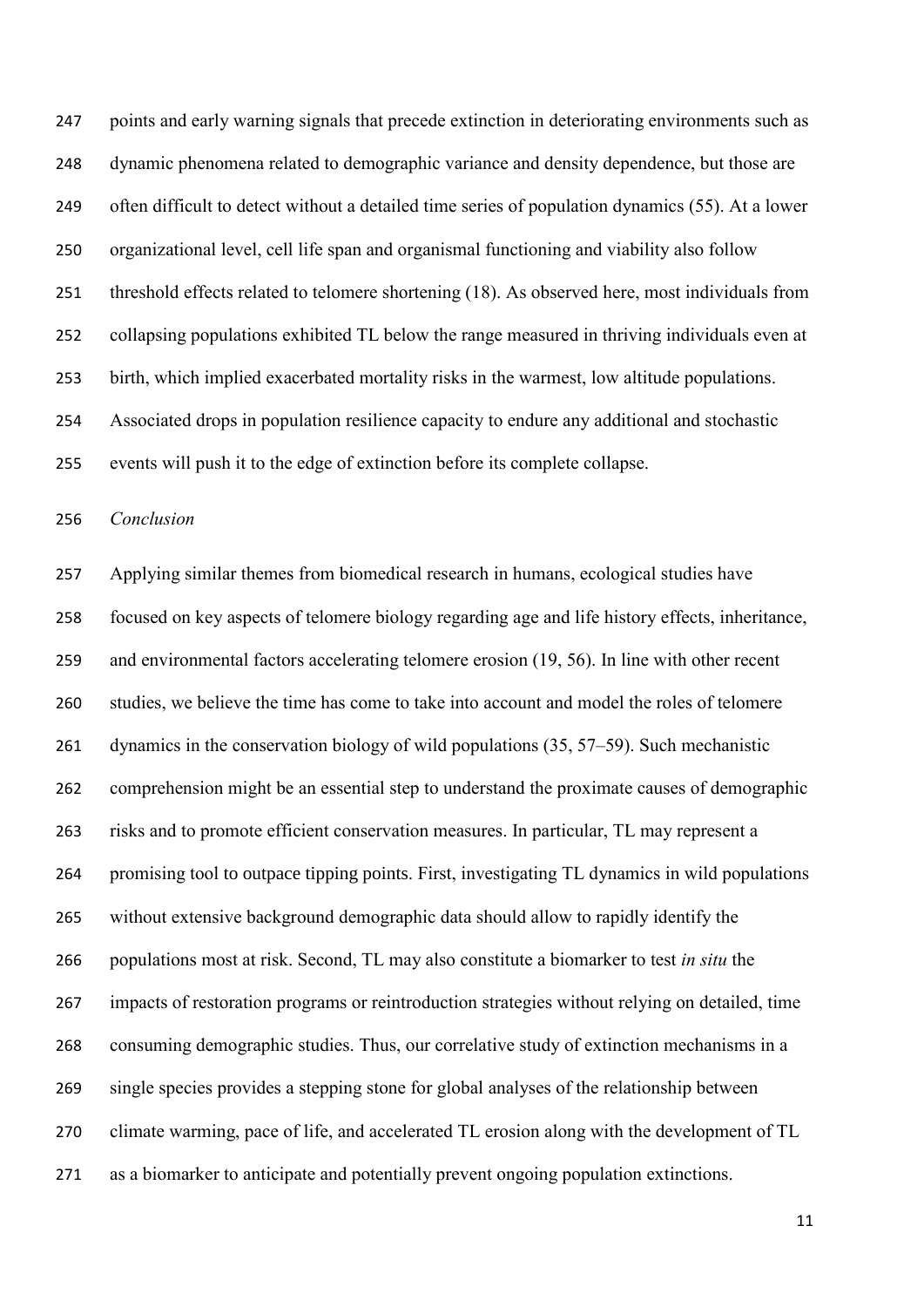#### **Materials and Methods**

## *Field Population Survey*

 Each population was visited during one day to collect ca. 24 pregnant females, 10 adult males and 20 non-reproductive yearlings in June 2017 and 2018. Males and yearlings were measured for body mass and body size (snout-to-vent length, SVL) by the same operator and released at the end of the day. Females were brought back to a field laboratory and released after parturition (see below). We used the total time spent performing captures in the field, the number of people involved and the total surface of the population to estimate an index of 281 lizard abundance (in number of lizards.ha<sup>-1</sup>.h<sup>-1</sup>.person<sup>-1</sup>). The relative change in lizard abundance since 2005 provides an estimate of demographic trends in recent years (35). Since 2015, populations were also equipped with data-loggers for a month at the peak of annual 284 activity to characterize thermal conditions. Each year, we recorded temperature every hours using 3 loggers in each populations (iButtons, Maxim Integrated Products, Sunnyvale, CA, 286 USA,  $\pm$  0.0625 °C protected in PVC shelters) placed within vegetation (ensuring no radiative sunlight) in random locations within each population (60). This sampling allowed us to measure accurately the microclimate conditions experienced by lizards and classify 289 population thermal conditions. Each year during almost a month  $(25<sup>th</sup>$  June to  $21<sup>st</sup>$  July), we averaged the minimal daily temperature (Tmin, overnight temperature), the maximal daily temperature (Tmax, afternoon temperature peaks) and the global daily average (Tmean)

# *Sampling Design*

 We analyzed the impacts of life history, environmental conditions, and demographic trends on adult female and offspring TL in a sub-sample of 9 sites including two declining populations in June 2017. Pregnant females (*n =* 16 per population) were measured, weighted and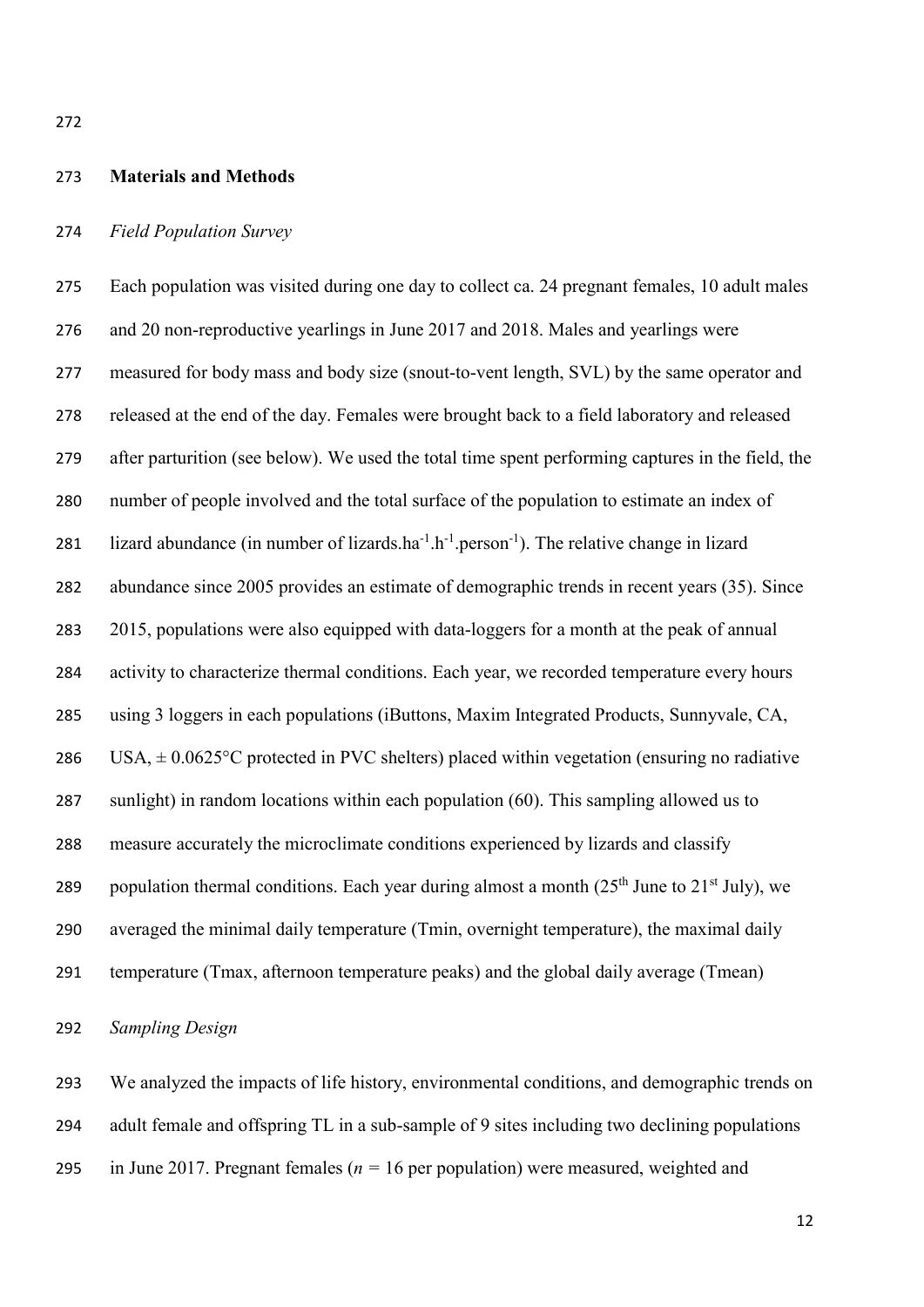acclimated in individual terrarium following previously published procedures (60). In particular, they were provided with food (*Tenebrio molitor*) and water *ad libitum* until parturition. At arrival, we split pregnant females from each population randomly into two basking treatments to mimic different climate scenarios and associated changes in basking opportunities. A "cool" group of females had access for 3h in the morning (9:00 to 12:00) to heat under an incandescent lightbulb (40W) while the "warm" group were exposed for 9h during the daytime (9:00 to 12:00 and 13:00 to 19:00). Note that a reference group (basking opportunity for 6h in 8 additional females per populations) was used as control to extract parturition dates among years. We used HOBO temperature data loggers adapted with copper cast models to quantify differences in operative temperatures in randomly chosen terraria, which predicts the equilibrium body temperature of lizards in the absence of behavioral thermoregulation (61) (Appendix SI, Fig. S4). Females were checked twice a day to record their parturition date. After parturition, females were weighted and separated from their litter given the absence of post-birth parental care. We counted and weighted all litter units, which include both successful (alive) offspring, stillborn or aborted embryos and undeveloped eggs. Whenever possible, we determined offspring sex from the discriminant function linking the number of ventral scales and phenotypic sex with a success rate in determination above 96% (62). Females and litters were released at their capture sites within 2 days following birth.

# *Sample Collection, DNA Extraction and TL measurement*

 We sampled two different types of tissues in adult females and in their offspring. In adult females, we collected red blood cells (RBC) the day of capture using a faintly invasive 317 protocol for blood sampling  $\sim$  40ul whole blood) from the post-orbital sinus (63). RBCs were separated from plasma in a centrifuge at 11,000 rpm and immediately stored at -28°C until DNA extraction and molecular assays. In offspring, we collected tail tip tissues the day 320 of birth, since their small body size  $\sim$  21mm SVL) make blood samples too invasive and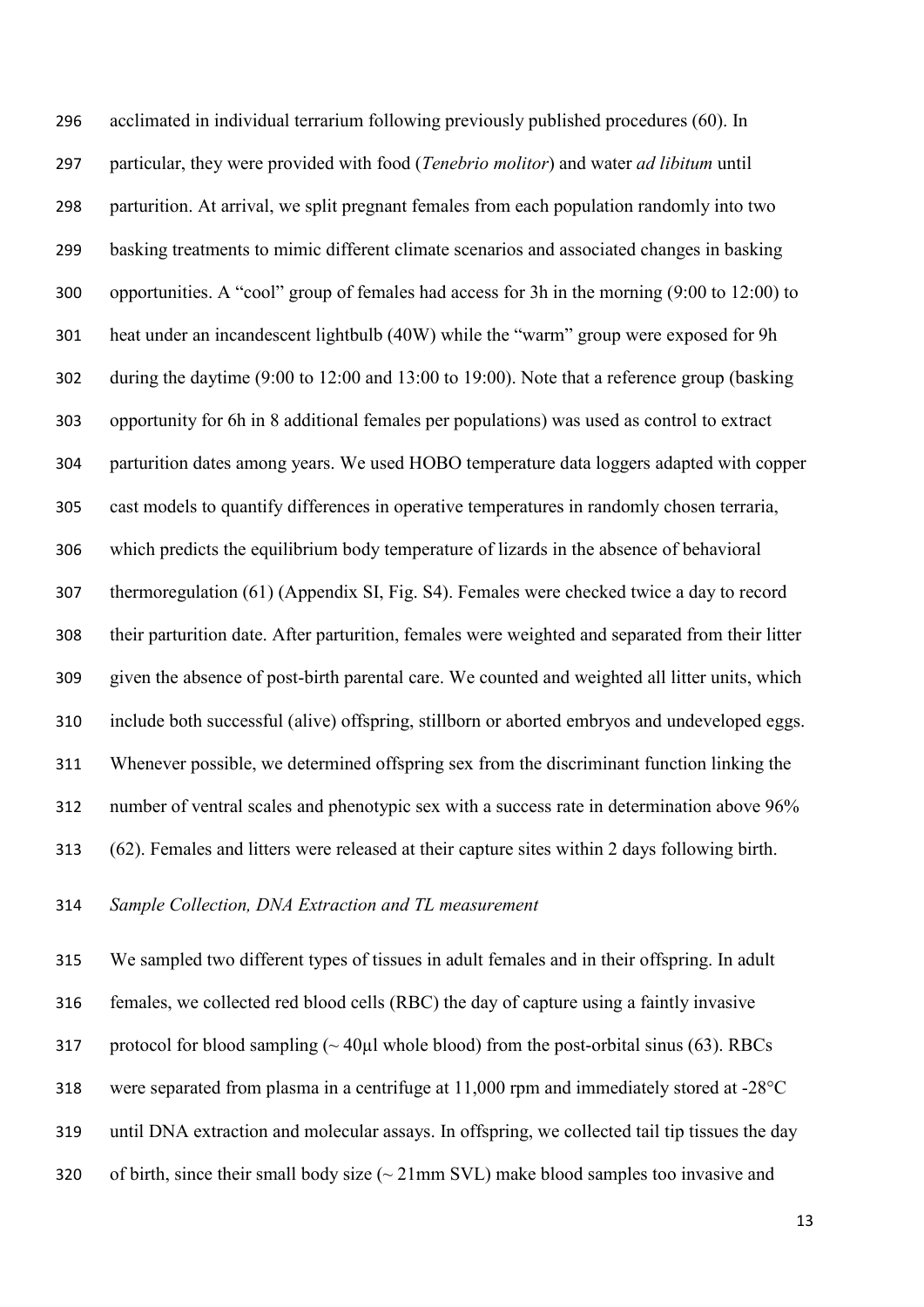practically impossible in this age class. Tails are composed of a mix of skin, muscles, and bones and represent global individual TL given that the tail is formed a few days after ovulation (64). Tail extremities (<2-3 mm) were cut with sterilized scissors and stored in a mix of pure Ethanol (70%) and TrisEDTA buffer (30%) at -28°C until molecular assays. Note that this species uses autotomy as a predation avoidance strategy and tail will naturally regrow following autotomy in juveniles.

 Molecular assays were performed by operators blinded of the sample origin (population, basking treatment, etc). DNA was extracted and purified using DNeasy blood and tissue kits (Qiagen) following manufacturer DNeasy 96 protocols for blood samples (adult females) or tissues samples (offspring). We assessed DNA concentration, quality and integrity by optical density spectrophotometry (NanoDrop) and absorbance profile. The great 332 majority of samples met high quality standards (females: concentration:  $62.8 \pm 23.7$  ng.ul<sup>-1</sup>. absorbance ratio A260/280: 1.94  $\pm$  0.09; offspring: concentration: 56.1  $\pm$  33.2 ng.ul<sup>-1</sup>, 334 absorbance ratio A260/280:  $1.89 \pm 0.13$ ). We then determined TL from 7.5 ng DNA using a real-time quantitative Polymerase Chain Reaction (qPCR) following a protocol previously developed and validated using tissue samples of this species (65). Briefly, telomeric DNA repeat sequences (T) were amplified using the Tel1b and Tel2b primers and a reference, single-copy (S) gene (recombination activating gene 1, RAG-1) was amplified using primers designed with the *Z. vivipara* reference genome RAG-1 sequence. Samples were randomly distributed on 9 plates and amplified in qPCR a thermocycler (BioRad CFX96, BioRad, USA). We calculated TL as the T/S ratio of cycle thresholds following (66). Overall, 342 amplifications showed high level of efficiencies for both RAG-1 (94.4  $\pm$  2.03%) and 343 telomeric sequence  $(89.8 \pm 2.81\%)$ . We further checked that a reference standard was 344 repeatable between plates ( $T/S$  ratio ICC = 0.92) and that individual melting curves ensured unique amplifications.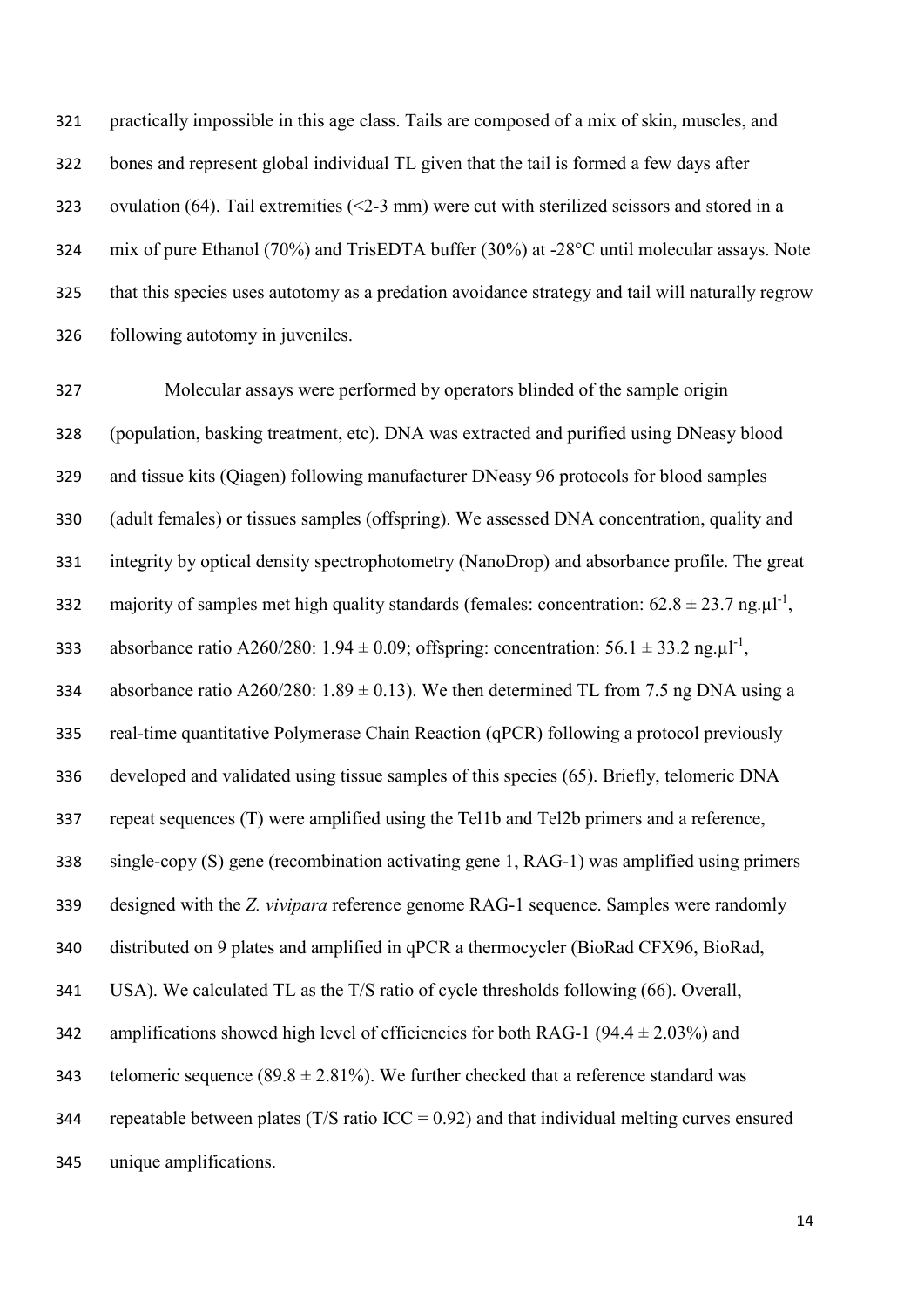We ran all statistical analyses in the R software environment (67). We first built a principal component analysis (PCA) to characterize how breeding phenology (ordinal parturition date including latest and earliest dates of each population), probability of being recruited for yearlings (frequency of breeding yearlings in each population), and the average SVL of 351 vearlings in each populations co-varied with thermal conditions ( $T_{min}$ ,  $T_{max}$ ,  $T_{mean}$  of the study year), altitude of the population and demographic trends (abundance changes from 2005 to 2017-2018) among the 22 sampled populations from the two study years. Given that basking treatments impacted parturition dates, we used females from control conditions (6h) to focus solely on population differences. This PCA was built using the *ade4* library with centered and scaled variables (68). This procedure allowed to rank populations along a composite score (PC1) describing concurrent changes in life history, climate conditions and demographic changes across populations (see SI Appendix, Fig. S1). Qualitatively similar results were obtained when we ranked the populations using solely the demographic trends to assess extinction risks (Appendix SI, Fig. S3). We next performed regression models with breakpoints using the *segmented* library (69) to update a linear mixed regression model linking TL data at a given age class with PC1 score of the population. All models included population identity as a random intercept term to account for non-independence among observations. TL data were approximatively normally distributed in offspring and adults and were z-transformed for these analyses. Henceforth, population state was treated as categorical effect (stable or declining) to optimize model convergence and ease interpretations of results. In offspring, we used linear mixed models of the *nlme* library (70) to check whether

 TL variation was further explained by juvenile body size, date of birth, sex, basking conditions during gestation (hot or cool developmental conditions), population state, mother TL (scaled by population state), and all first order interactions. All models accounted for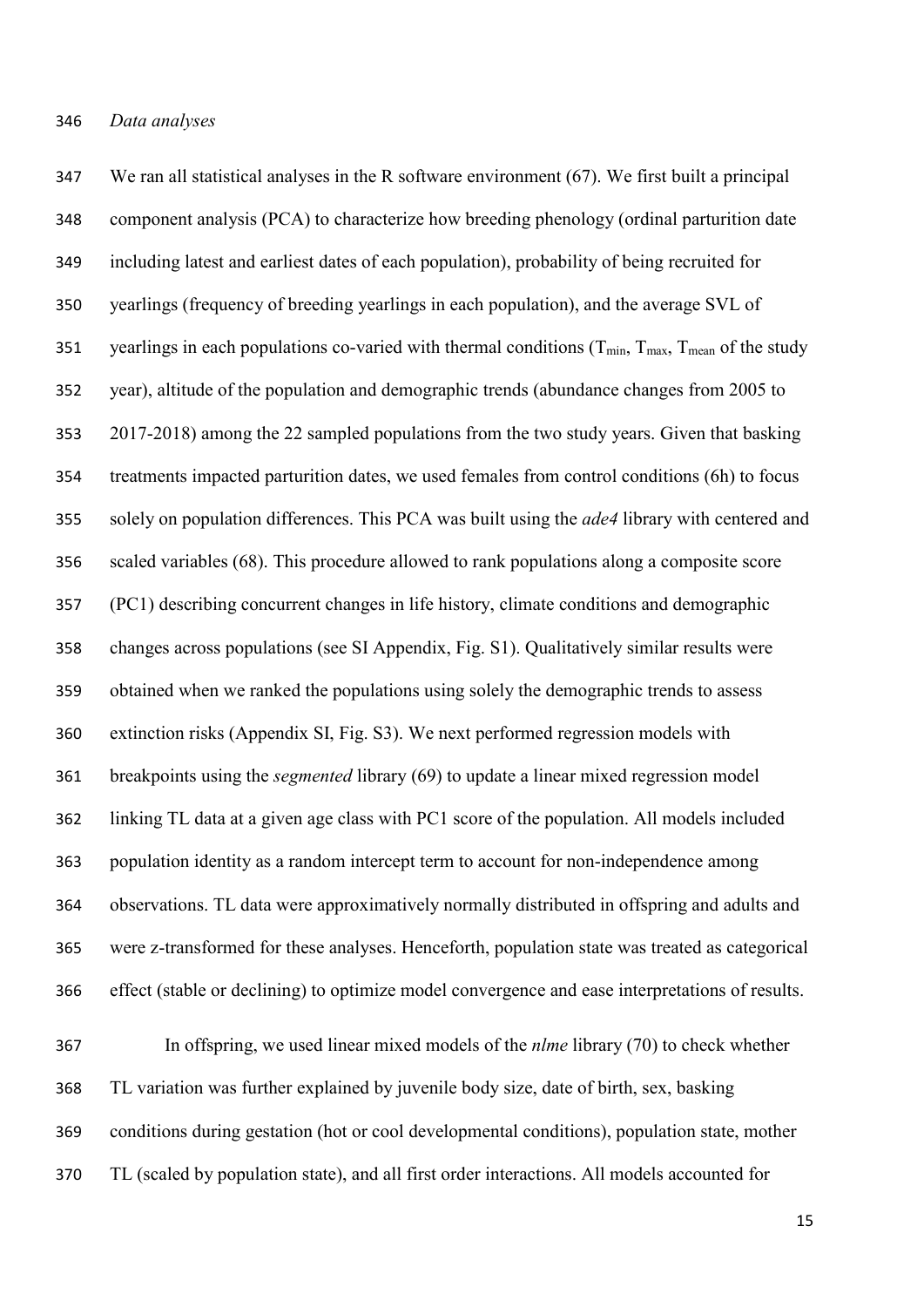additive random intercept of population identity and mother identity (sibling non- independence). Model performance was averaged using the *dredge* function of the *MuMIn* library (Appendix SI, Table S2) (71). We also built a random model to obtain variance 374 between family ( $\sigma^2$ <sub>family</sub>), between population ( $\sigma^2$ <sub>population</sub>) and within family ( $\sigma^2$ <sub>residuals</sub>) to 375 estimate broad-sense heritability in TL:  $H^2 = 2 * \sigma^2$  family /  $(\sigma^2$  family +  $\sigma^2$  population +  $\sigma^2$  residuals) (72).

 In pregnant females, we examined the effect of population state, TL (scaled by population state), and first order interactions on reproductive performance using a generalized linear mixed model. We considered the total fecundity (the sum of all litter units) to quantify reproductive investment, and analyzed variation in total fecundity with Gaussian family models and maximum likelihood. We considered the number of alive offspring against the number of unsuccessful ones (stillborn aborted, undeveloped) as a marker of reproductive success, and analyzed this response variable with a logistic regression, logit link, and binomial error term.

#### **Data availability**

 Data and codes used in this paper are available in the Supporting Information and at Zenodo repository (DOI: 10.5281/zenodo.5798028).

#### **Acknowledgments**

 We are grateful to all interns who helped during fieldwork. We also thank Rémi Martin and Mathieu Leroux-Coyaux who helped to extract DNA. We are grateful to Jocelyn Fonderflick and Franck Duguépéroux from the Parc National des Cévennes who delivered authorizations to capture and sample lizards. We finally want to pay homage to Dr Barry Sinervo (1960- 2021) who initiated the population survey jointly with Donald Miles and Jean Clobert in 2005. We dedicate this paper to his memory and his ground-breaking research in behavioral and evolutionary biology.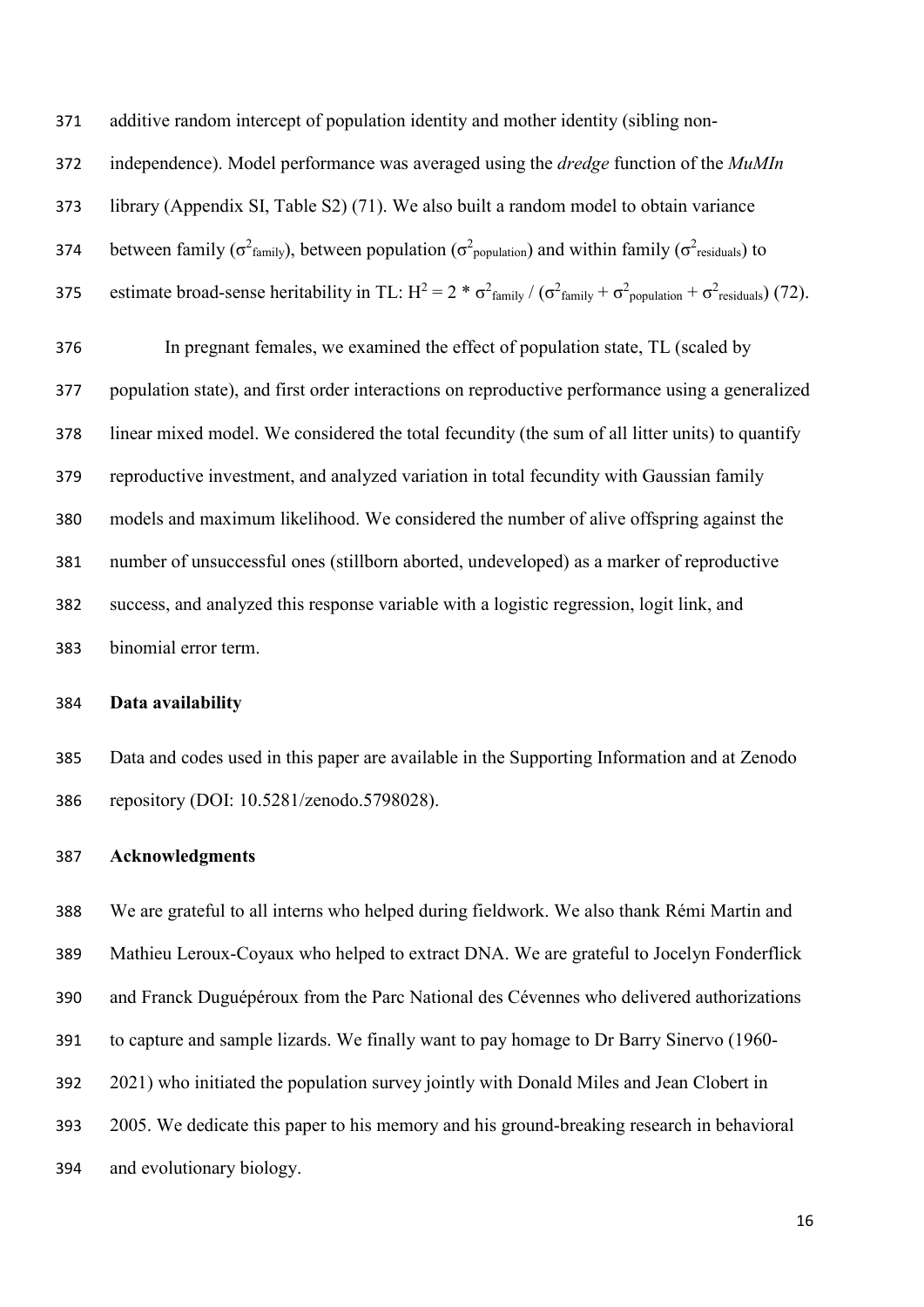### **Funding**

- The long-term field study was largely funded by CNRS and the telomere project was
- supported by grants from Agence Nationale de la Recherche (ANR-13-JSV7-001 DESTRESS
- to SM and ANR-17-CE02-0013 AQUATHERM to JFLG) and the Interreg-POCTEFA
- (EFA031/15 ECTOPYR to FAu). JCl, JCo, FA, MR, AR are part of TULIP (Laboratory of
- Excellence Grant ANR-10 LABX-41). JCo was supported by the European Research Council
- (ERC) under the European Union's Horizon 2020 research and innovation programme (grant
- agreement No 817779). At the time of writing, AD was financially supported by the French
- Research Institute for Exploitation of the Sea.
- **Author contributions**: AD and JFLG conceived the study and led the manuscript writing.
- AD led field sampling, molecular assays, and data analyses. PB, DRR, MR, DM, JCl
- participated to fieldwork. FAn and CR also worked on the molecular assays. PdV, AR, AB,
- FAu, OL, SM, JCo, JCl, and JFLG contributed in designing and funding this study.

# **Permit**

- This study was performed in accordance with laws relative to capture, transport and
- experiments on *Zootoca vivipara* and under permits from DREAL Languedoc Roussillon

#2013-274-0002, DREAL Midi-Pyrénées #81-2013-05, and DREAL Auvergne

- 2013/DREAL/259, as well as "arrêtés dérogatoires" from Parc National Cévennes #2017-
- 0262 and #2018-0233.

#### **References**

- 1. A. D. Barnosky, *et al.*, Has the Earth's sixth mass extinction already arrived? *Nature* **471**, 51–57 (2011).
- 2. G. Ceballos, P. R. Ehrlich, P. H. Raven, Vertebrates on the brink as indicators of biological annihilation and the sixth mass extinction. *Proc. Natl. Acad. Sci. U. S. A.* **117**, 13596–13602 (2020).
- 3. J. F. McLaughlin, J. J. Hellmann, C. L. Boggs, P. R. Ehrlich, Climate change hastens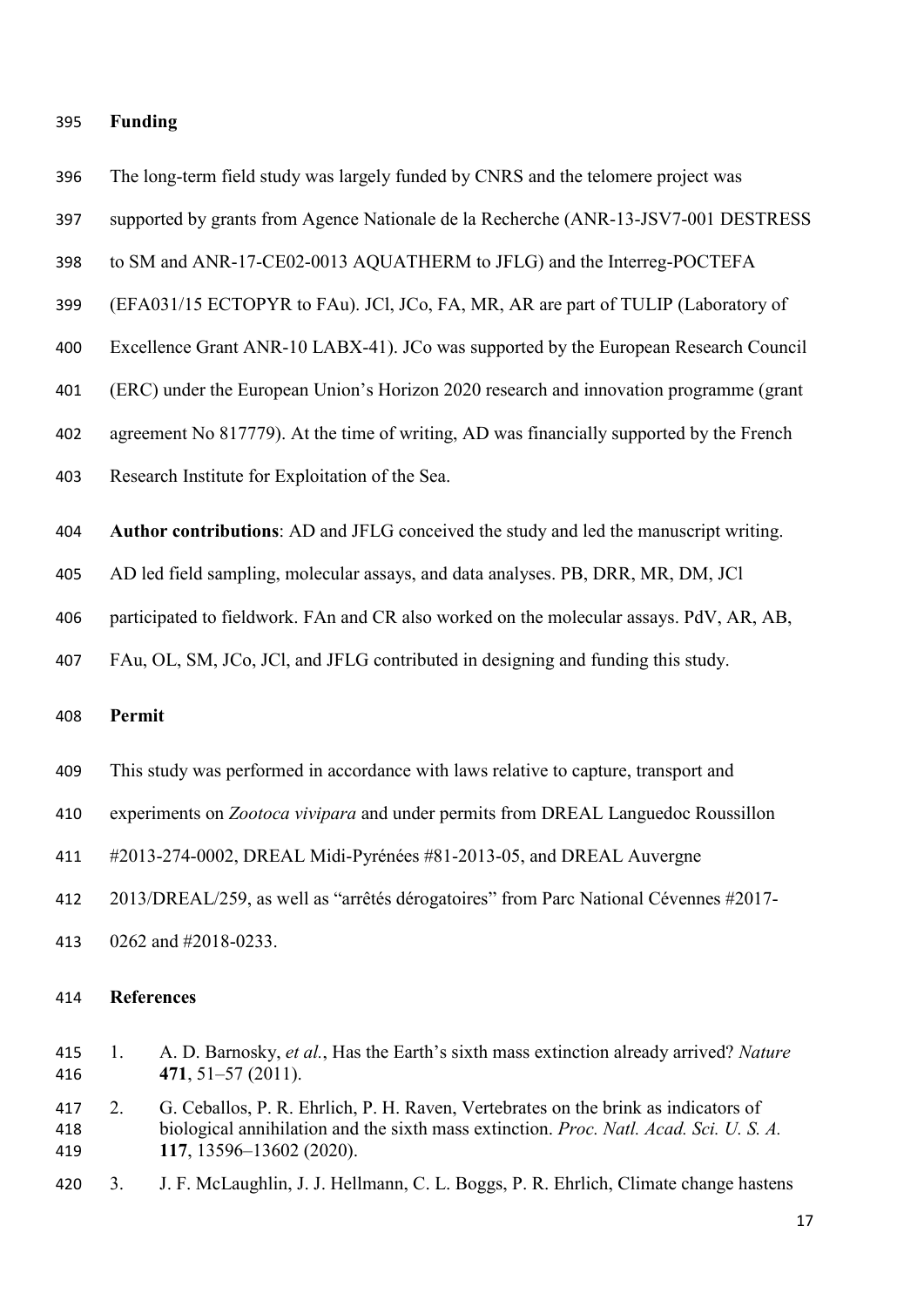| 421               |     | population extinctions. Proc. Natl. Acad. Sci. U. S. A. 99, 6070–6074 (2002).                                                                                                                              |
|-------------------|-----|------------------------------------------------------------------------------------------------------------------------------------------------------------------------------------------------------------|
| 422<br>423        | 4.  | B. Sinervo, et al., Erosion of lizard diversity by climate change and altered thermal<br>niches. Science (80-.). 328, 894-899 (2010).                                                                      |
| 424<br>425        | 5.  | M. C. Urban, Escalator to extinction. Proc. Natl. Acad. Sci. U. S. A. 115, 11871-11873<br>(2018).                                                                                                          |
| 426<br>427<br>428 | 6.  | N. C. Stenseth, A. Mysterud, Climate, changing phenology, and other life history traits:<br>Nonlinearity and match-mismatch to the environment. Proc. Natl. Acad. Sci. U. S. A.<br>99, 13379-13381 (2002). |
| 429<br>430        | 7.  | A. M. Panetta, M. L. Stanton, J. Harte, Climate warming drives local extinction:<br>Evidence from observation and experimentation. Sci. Adv. 4, eaaq1819 (2018).                                           |
| 431<br>432        | 8.  | M. J. Angilletta, B. S. Cooper, M. S. Schuler, J. G. Boyles, The evolution of thermal<br>physiology in endotherms. Front. Biosci. 26, 861–881 (2010).                                                      |
| 433<br>434        | 9.  | P. Burraco, G. Orizaola, P. Monaghan, N. B. Metcalfe, Climate change and ageing in<br>ectotherms. Glob. Chang. Biol. 26, 5371-5381 (2020).                                                                 |
| 435<br>436        | 10. | H. Cayuela, et al., Thermal conditions predict intraspecific variation in senescence rate<br>in frogs and toads. Proc. Natl. Acad. Sci. U. S. A. 118, e2112235118 (2021).                                  |
| 437<br>438        | 11. | R. B. Huey, J. G. Kingsolver, Climate warming, resource availability, and the<br>metabolic meltdown of ectotherms. Am. Nat. 194, E140-E150 (2019).                                                         |
| 439<br>440        | 12. | M. E. Dillon, G. Wang, R. B. Huey, Global metabolic impacts of recent climate<br>warming. Nature 467, 704-706 (2010).                                                                                      |
| 441<br>442<br>443 | 13. | J. M. Sunday, et al., Thermal-safety margins and the necessity of thermoregulatory<br>behavior across latitude and elevation. Proc. Natl. Acad. Sci. U. S. A. 111, 5610–5615<br>(2014).                    |
| 444<br>445<br>446 | 14. | E. Bestion, A. Teyssier, M. Richard, J. Clobert, J. Cote, Live fast, die young:<br>Experimental evidence of population extinction risk due to climate change. PLoS Biol.<br>13, e1002281 (2015).           |
| 447<br>448        | 15. | C. R. Friesen, E. Wapstra, M. Olsson, Of telomeres and temperature: Measuring<br>thermal effects on telomeres in ectothermic animals. Mol. Ecol., 1–18 (2021).                                             |
| 449<br>450<br>451 | 16. | M. Kearney, R. Shine, W. P. Porter, The potential for behavioral thermoregulation to<br>buffer "cold-blooded" animals against climate warming. Proc. Natl. Acad. Sci. U. S. A.<br>106, 3835-3840 (2009).   |
| 452<br>453<br>454 | 17. | M. Giraudeau, F. Angelier, T. Sepp, Do Telomeres Influence Pace-of-Life-Strategies in<br>Response to Environmental Conditions Over a Lifetime and Between Generations?<br>BioEssays 41, 1800162 (2019).    |
| 455<br>456        | 18. | J. W. Shay, W. E. Wright, Telomeres and telomerase: three decades of progress. Nat.<br>Rev. Genet. 20, 299-309 (2019).                                                                                     |
| 457<br>458        | 19. | M. Chatelain, S. M. Drobniak, M. Szulkin, The association between stressors and<br>telomeres in non-human vertebrates: a meta-analysis. Ecol. Lett. 23, 381-398 (2020).                                    |
| 459<br>460        | 20. | S. Reichert, A. Stier, Does oxidative stress shorten telomeres in vivo? A review. <i>Biol.</i><br>Lett. 13, 20170463 (2017).                                                                               |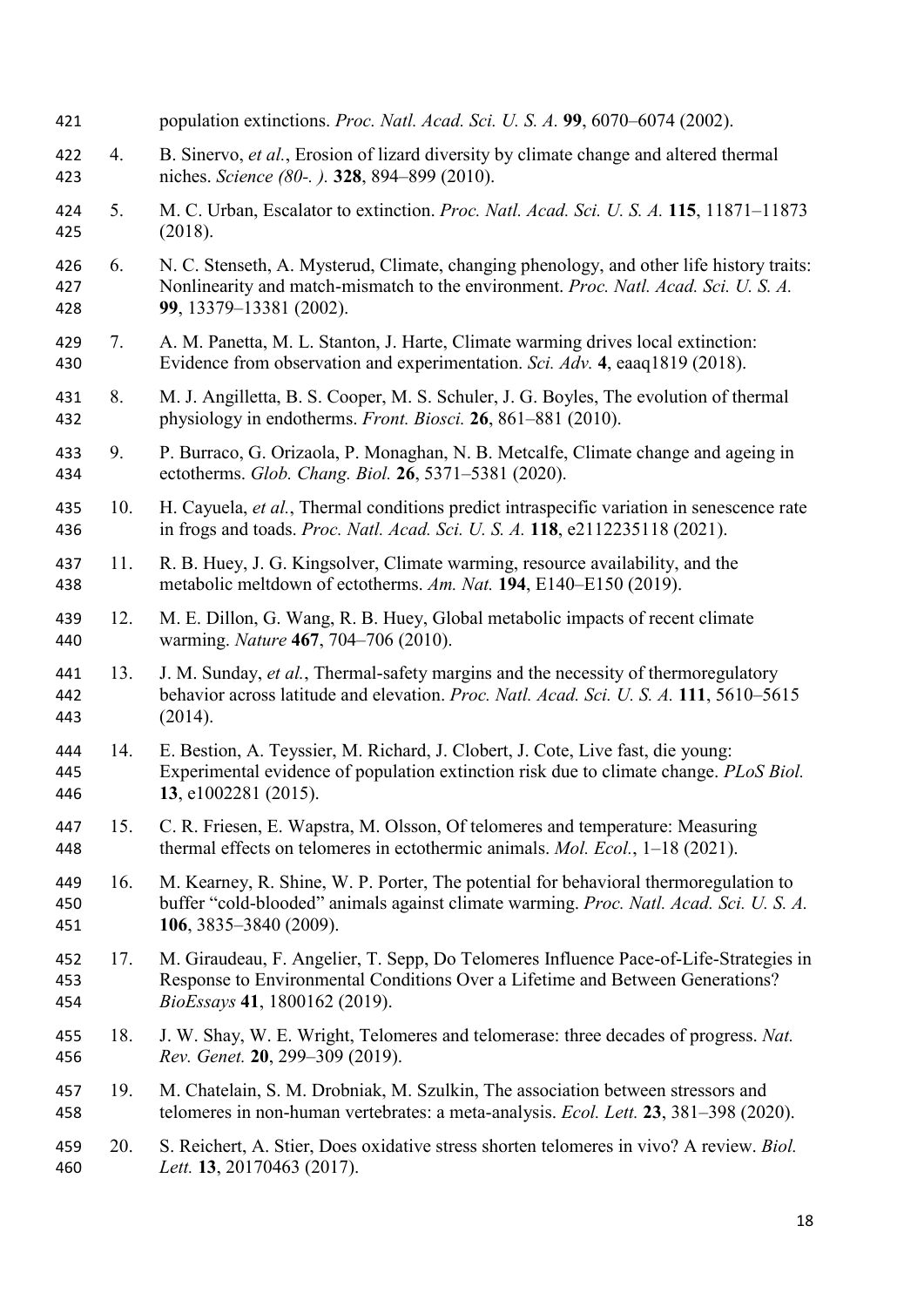21. F. Angelier, D. Costantini, P. Blévin, O. Chastel, Do glucocorticoids mediate the link between environmental conditions and telomere dynamics in wild vertebrates? A review. *Gen. Comp. Endocrinol.* **256**, 99–111 (2018). 22. F. Angelier, H. Weimerskirch, C. Barbraud, O. Chastel, Is telomere length a molecular marker of individual quality? Insights from a long-lived bird. *Funct. Ecol.* **33**, 1076– 1087 (2019). 23. A. Dupoué, *et al.*, Chronic water restriction triggers sex-specific oxidative stress and telomere shortening in lizards. *Biol. Lett.* **16**, 20190889 (2020). 24. K. Whittemore, E. Vera, E. Martínez-Nevado, C. Sanpera, M. A. Blasco, Telomere shortening rate predicts species life span. *Proc. Natl. Acad. Sci. U. S. A.* **116**, 15122– 15127 (2019). 25. M. F. Haussmann, B. J. Heidinger, Telomere dynamics may link stress exposure and ageing across generations. *Biol. Lett.* **11**, 20150396 (2015). 26. C. R. Friesen, *et al.*, Covariation in superoxide, sperm telomere length and sperm velocity in a polymorphic reptile. *Behav. Ecol. Sociobiol.* **74**, 74 (2020). 27. H. L. Dugdale, D. S. Richardson, Heritability of telomere variation: It is all about the environment! *Philos. Trans. R. Soc. B Biol. Sci.* **373**, 20160450 (2018). 28. A. Stier, N. B. Metcalfe, P. Monaghan, Pace and stability of embryonic development affect telomere dynamics: An experimental study in a precocial bird model. *Proc. R. Soc. B Biol. Sci.* **287**, 20201378 (2020). 29. L. J. Fitzpatrick, M. Olsson, A. Pauliny, G. M. While, E. Wapstra, Individual telomere dynamics and their links to life history in a viviparous lizard. *Proc. R. Soc. B Biol. Sci.* **288**, 20210271 (2021). 30. D. McLennan, *et al.*, Telomere elongation during early development is independent of environmental temperatures in Atlantic salmon. *J. Exp. Biol.* **221**, jeb178616 (2018). 31. J. Bae, *et al.*, Intrinsic and extrinsic factors interact during development to influence telomere length in a long‐lived reptile. *Mol. Ecol.*, 1–14 (2021). 32. A. Dupoué, *et al.*, Reduction of baseline corticosterone secretion correlates with climate warming and drying across wild lizard populations. *J. Anim. Ecol.* **87**, 1331– 1341 (2018). 33. M. Massot, J. Clobert, R. Ferrière, Climate warming, dispersal inhibition and extinction risk. *Glob. Chang. Biol.* **14**, 461–469 (2008). 34. A. Dupoué, *et al.*, Genetic and demographic trends from rear to leading edge are explained by climate and forest cover in a cold-adapted ectotherm. *Divers. Distrib.* **27**, 267–281 (2021). 35. A. Dupoué, *et al.*, Shorter telomeres precede population extinction in wild lizards. *Sci. Rep.* **7**, 16976 (2017). 36. J.-F. Le Galliard, O. Marquis, M. Massot, Cohort variation, climate effects and population dynamics in a short-lived lizard. *J. Anim. Ecol.* **79**, 1296–1307 (2010). 37. M. Massot, *et al.*, An integrative study of ageing in a wild population of common lizards. *Funct. Ecol.* **25**, 848–858 (2011).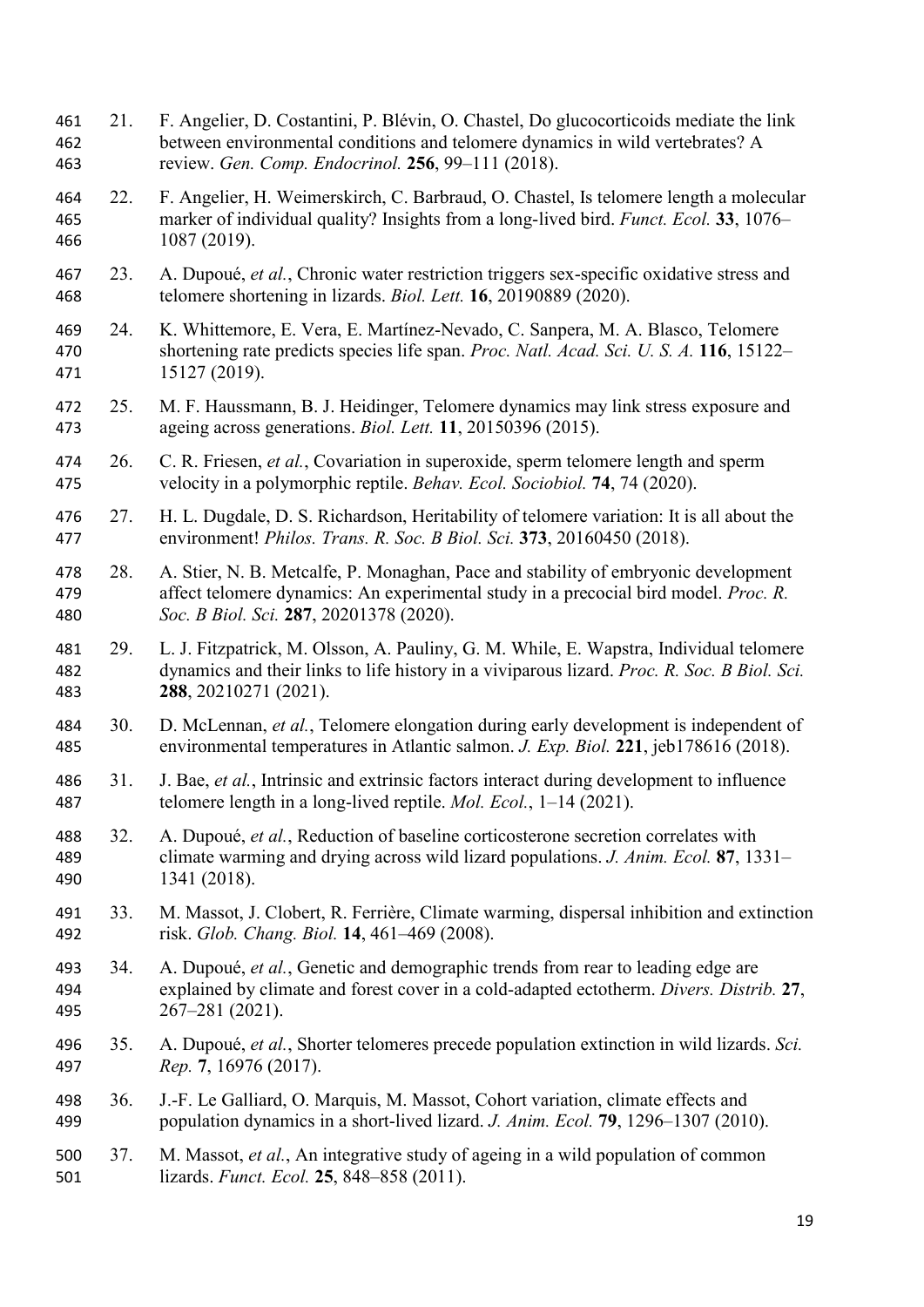- 38. J. R. Eastwood, *et al.*, Early-life telomere length predicts lifespan and lifetime reproductive success in a wild bird. *Mol. Ecol.* **28**, 1127–1137 (2019).
- 39. J.-F. Le Galliard, M. Massot, J. P. Baron, J. Clobert, "Ecological effects of climate change on European reptiles" in *Wildlife Conservation in a Changing Climate*, J. Brodie, E. Post, D. Doak, Eds. (University of Chicago Press, 2012), pp. 179–203.

 40. S. Chamaillé-Jammes, M. Massot, P. Aragon, J. Clobert, Global warming and positive fitness response in mountain populations of common lizards Lacerta vivipara. *Glob. Chang. Biol.* **12**, 392–402 (2006).

- 41. A. Rutschmann, *et al.*, Climate and habitat interact to shape the thermal reaction norms of breeding phenology across lizard populations. *J. Anim. Ecol.* **85**, 457–466 (2016).
- 42. Q. Zhang, *et al.*, A simulated heat wave shortens the telomere length and lifespan of a desert lizard. *J. Therm. Biol.* **72**, 94–100 (2018).
- 43. J. Axelsson, E. Wapstra, E. Miller, N. Rollings, M. Olsson, Contrasting seasonal patterns of telomere dynamics in response to environmental conditions in the ectothermic sand lizard, *Lacerta agilis*. *Sci. Rep.* **10**, 182 (2020).
- 44. M. Olsson, E. Wapstra, C. Friesen, Ectothermic telomeres: it's time they came in from the cold. *Philos. Trans. R. Soc. B Biol. Sci.* **373**, 20160449 (2018).
- 45. C. Bauch, J. J. Boonekamp, P. Korsten, E. Mulder, S. Verhulst, Epigenetic inheritance of telomere length in wild birds. *PLoS Genet.* **15**, e1007827 (2019).
- 46. D. McLennan, *et al.*, Links between parental life histories of wild salmon and the telomere lengths of their offspring. *Mol. Ecol.* **27**, 804–814 (2018).
- 47. B. Ujvari, *et al.*, Curvilinear telomere length dynamics in a squamate reptile. *Funct. Ecol.* **31**, 753–759 (2017).
- 48. H. Froy, *et al.*, Heritable variation in telomere length predicts mortality in Soay sheep. *Proc. Natl. Acad. Sci. U. S. A.* **118**, e2020563118 (2021).
- 49. M. Olsson, *et al.*, Sex differences in sand lizard telomere inheritance: paternal epigenetic effects increases telomere heritability and offspring survival. *PLoS One* **6**, e17473 (2011).
- 50. M. Cheron, F. Angelier, C. Ribout, F. Brischoux, Clutch quality is related to embryonic development duration, hatchling body size and telomere length in the spined toad (*Bufo spinosus*). *Biol. J. Linn. Soc.* **133**, 135–142 (2021).
- 51. A. Dupoué, *et al.*, Water availability and temperature induce changes in oxidative status during pregnancy in a viviparous lizard. *Funct. Ecol.* **34**, 475–485 (2020).
- 52. J. Sudyka, Does Reproduction Shorten Telomeres? Towards Integrating Individual Quality with Life-History Strategies in Telomere Biology. *BioEssays* **41**, 1900095 (2019).
- 53. S. Reichert, *et al.*, Experimental increase in telomere length leads to faster feather regeneration. *Exp. Gerontol.* **52**, 36–38 (2014).

 54. J. Bleu, M. Massot, C. Haussy, S. Meylan, Experimental litter size reduction reveals costs of gestation and delayed effects on offspring in a viviparous lizard. *Proc. R. Soc. B Biol. Sci.* **279**, 489–498 (2011).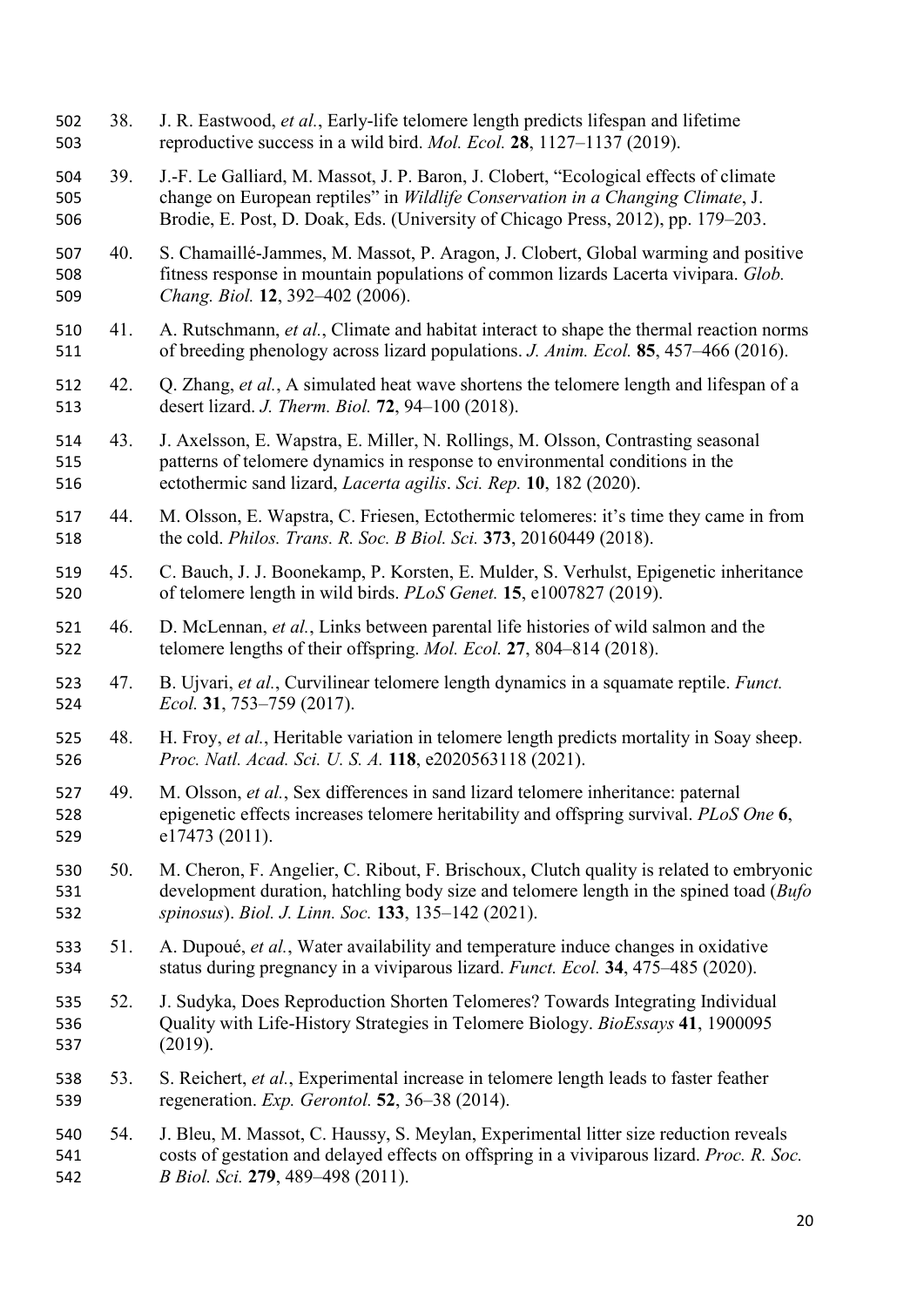- 55. L. Dai, D. Vorselen, K. S. Korolev, J. Gore, Generic indicators for loss of resilience before a tipping point leading to population collapse. *Science (80-. ).* **336**, 1175–1177 (2012). 56. P. Monaghan, D. T. A. Eisenberg, L. Harrington, D. Nussey, Understanding diversity in telomere dynamics. *Philos. Trans. R. Soc. B Biol. Sci.* **373**, 20160435 (2018). 57. P. Burraco, P. M. Lucas, P. Salmón, Telomeres in a spatial context: a tool for understanding ageing pattern variation in wild populations. *Ecography (Cop.).* **44**, 1–15 (2021). 58. D. Canestrelli, *et al.*, Biogeography of telomere dynamics in a vertebrate. *Ecography (Cop.).* **44**, 453–455 (2021). 59. L. G. Spurgin, *et al.*, Spatio-temporal variation in lifelong telomere dynamics in a long- term ecological study. *J. Anim. Ecol.* **87**, 187–198 (2018). 60. A. Dupoué, *et al.*, Water availability and environmental temperature correlate with geographic variation in water balance in common lizards. *Oecologia* **185**, 561–571 (2017). 61. D. Rozen-Rechels, *et al.*, Interaction of hydric and thermal conditions drive geographic variation in thermoregulation in a widespread lizard. *Ecol. Monogr.* **91**, e01440 (2021). 62. J. Lecomte, J. Clobert, M. Massot, Sex identification in juveniles of *Lacerta vivipara*. *Amphibia-Reptilia* **13**, 21–25 (1992). 63. S. Meylan, A. M. Dufty, J. Clobert, The effect of transdermal corticosterone application on plasma corticosterone levels in pregnant *Lacerta vivipara* . *Comp. Biochem. Physiol. Part A Mol. Integr. Physiol.* **134**, 497–503 (2003). 64. J. P. Dufaure, J. Hubert, Table de développement du lézard vivipare: *Lacerta* (*Zootoca*) *vivipara*. *Arch. Anat. Microsc. Morphol. Exp.* **50**, 309–328 (1961). 65. D. McLennan, H. Recknagel, K. R. Elmer, P. Monaghan, Distinct telomere differences within a reproductively bimodal common lizard population. *Funct. Ecol.* **33**, 1917– 1927 (2019). 66. R. M. Cawthon, Telomere length measurement by a novel monochrome multiplex quantitative PCR method. *Nucleic Acids Res.* **37**, e21 (2009). 67. R Core Team, R: A language and environment for statistical computing (2020). 68. S. Dray, A. B. Dufour, The ade4 package: implementing the duality diagram for ecologists. *J. Stat. Softw.* **22**, 1–20 (2007). 69. V. M. R. Muggeo, Interval estimation for the breakpoint in segmented regression: a smoothed score-based approach. *Aust. N. Z. J. Stat.* **59**, 311–322 (2017). 70. J. Pinheiro, D. Bates, S. DebRoy, D. Sarkar, C. T. R, nlme: Linear and Nonlinear Mixed Effects Models (2020). 71. K. Barton, MuMIn: Multi-Model Inference. *R Packag. version 1.43.6* (2019). 72. D. S. Falconer, T. F. C. Mackay, *Introduction to quantitative genetics, Ed 4* (Longmans Green, Harlow, 1996).
-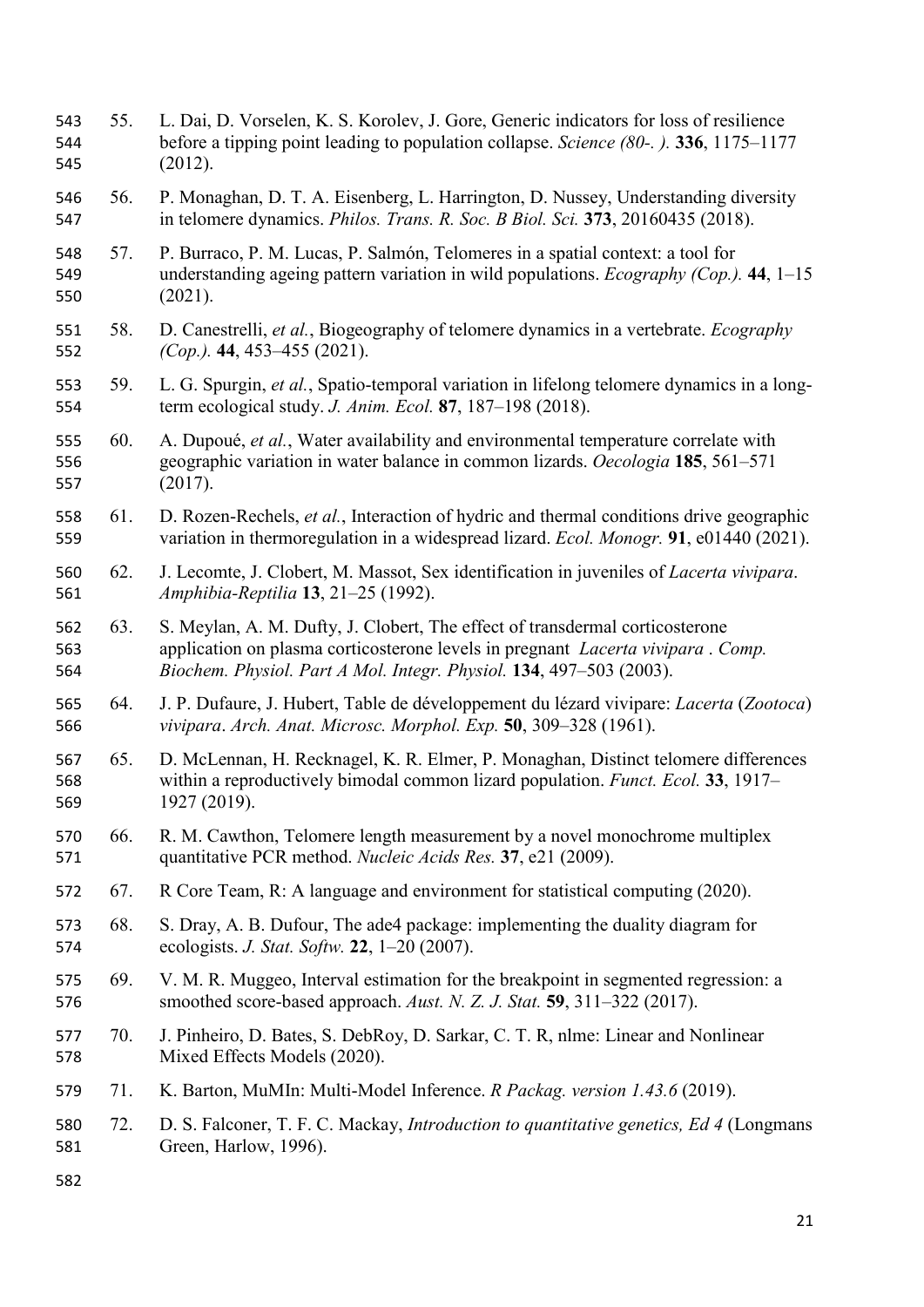## **Figure caption**

 **Figure 1.** Threshold relationships between telomere length (TL) of common lizards and a composite score of the extinction risk of their population (coordinate along the main axis of a PCA – SI Appendix, Fig. S2; high values of PC1 indicate population collapse, high night-time temperatures, low altitude and a fast pace-of-life). Breakpoint occurs for qualitatively similar tipping points of extinction risk scores in A) offspring (breakpoint: 0.73, CI95%: -0.69 – 2.15), B) yearlings (breakpoint: 0.67, CI95%: -0.60 – 1.95) and C) adult females (breakpoint: 590 0.67, CI95%:  $-0.28 - 1.63$ ). Data for yearlings were obtained from an earlier study (35) and included one population presumably extinct between 2015 and 2017-2018 (pers. obs.). All TL data were centered and standardized by a z-score transformation to ease visualization (raw distribution available at Appendix SI, Fig. S3). Best regression lines and confidence bands are displayed with individual data points.

 **Figure 2.** Offspring common lizards are born "old" in declining populations. A) Offspring telomere length (TL) is already short at birth in offspring from declining populations compared to those from stable ones. Based on a previously established range of TL values for thriving young lizards (23), we estimated the threshold TL for early life survival (grey bar) and predicted that 90% of offspring should not even attain recruitment. B) Offspring TL is negatively correlated to parturition date (adjusted to mother SVL) in declining populations 602 (orange symbols, solid line,  $p = 0.003$ ) but not in stable ones (blue symbols, dashed line,  $p =$ 0.251).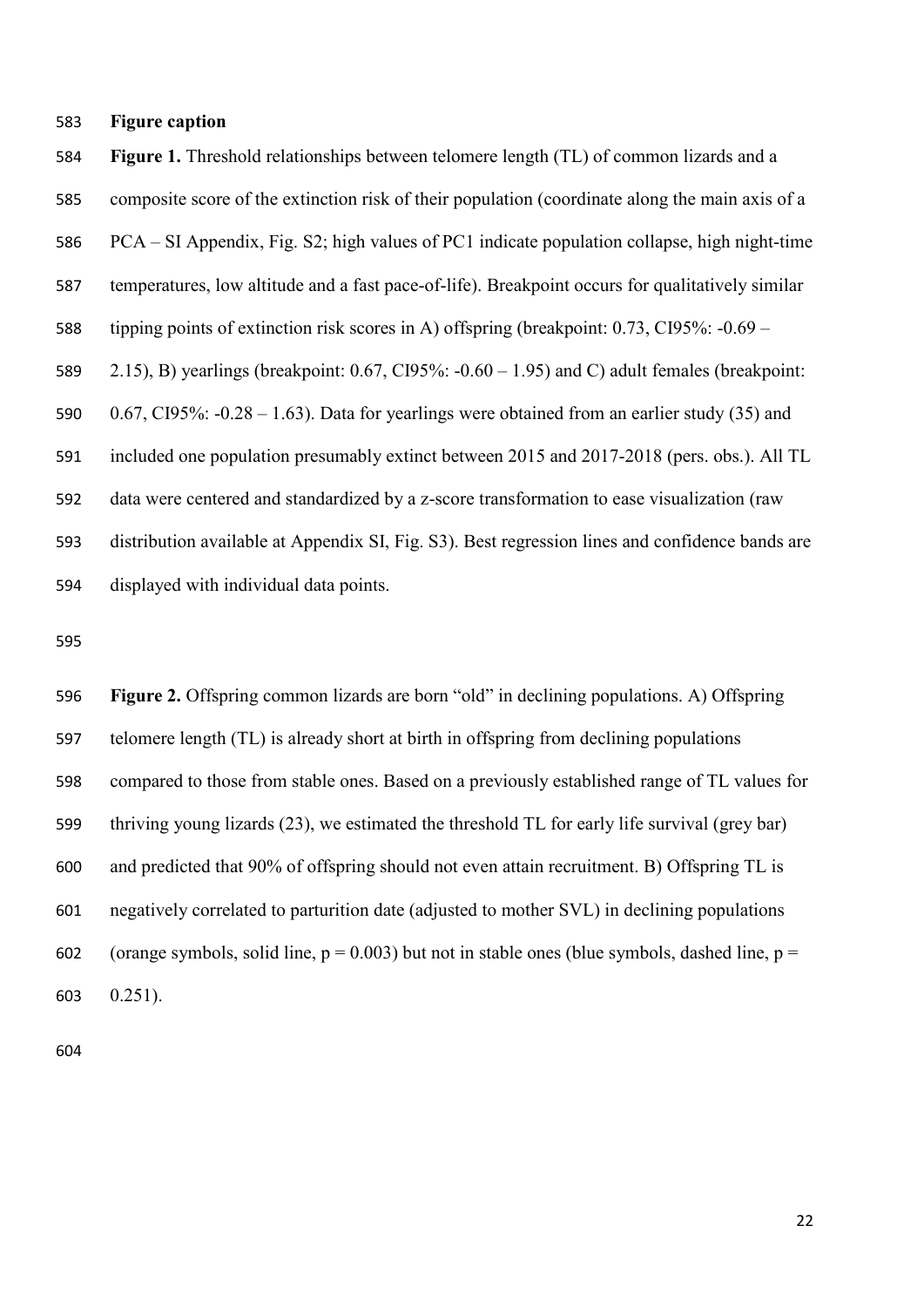**Figure 3.** Context-dependent relationships between TL in pregnant female common lizards and their reproductive output are obvious from a post-hoc comparison of stable and declining populations. A, B) Total fecundity adjusted for female SVL increases slightly with TL in 608 stable populations ( $p = 0.020$ ), but decreases with TL in declining populations ( $p = 0.012$ ). C, 609 D) Litter success correlates positively with TL only in declining populations ( $p = 0.007$ ). Figures represent raw data points, best regression lines and 95% confidence bands.

 **Figure 4.** The "aging loop hypothesis" for climate-induced population decline in the common lizard. We propose that climate warming increases the pace of life and rate of physiological aging, which eventually leads to a vicious circle through accumulation of shorter telomeres in the population. Telomeres get short sooner because warmer temperatures induce faster cell division and greater oxidative stress and /or because of an increased frequency of stressful weather events. Across generations, shorter telomeres may accumulate in the populations if telomere length is heritable and because of the shortening of telomeres through the germline. This pattern can either result from direct impacts of elevated physiological rates on telomere attrition or indirect alteration of normal resetting processes through telomerase activity during embryonic development. Greater telomere loss may then predict lower reproductive fitness that amplify across generations. Shorter TL in early life is associated with lower survival rate in this species (23) implying that offspring are born physiologically too "old" to survive to adulthood. Eventually, after a given tipping point, climate warming should bring down the number of recruits together with the resilience of the population. Abbreviations: ROS = 626 reactive oxygen species, AntiOx= antioxidant defenses.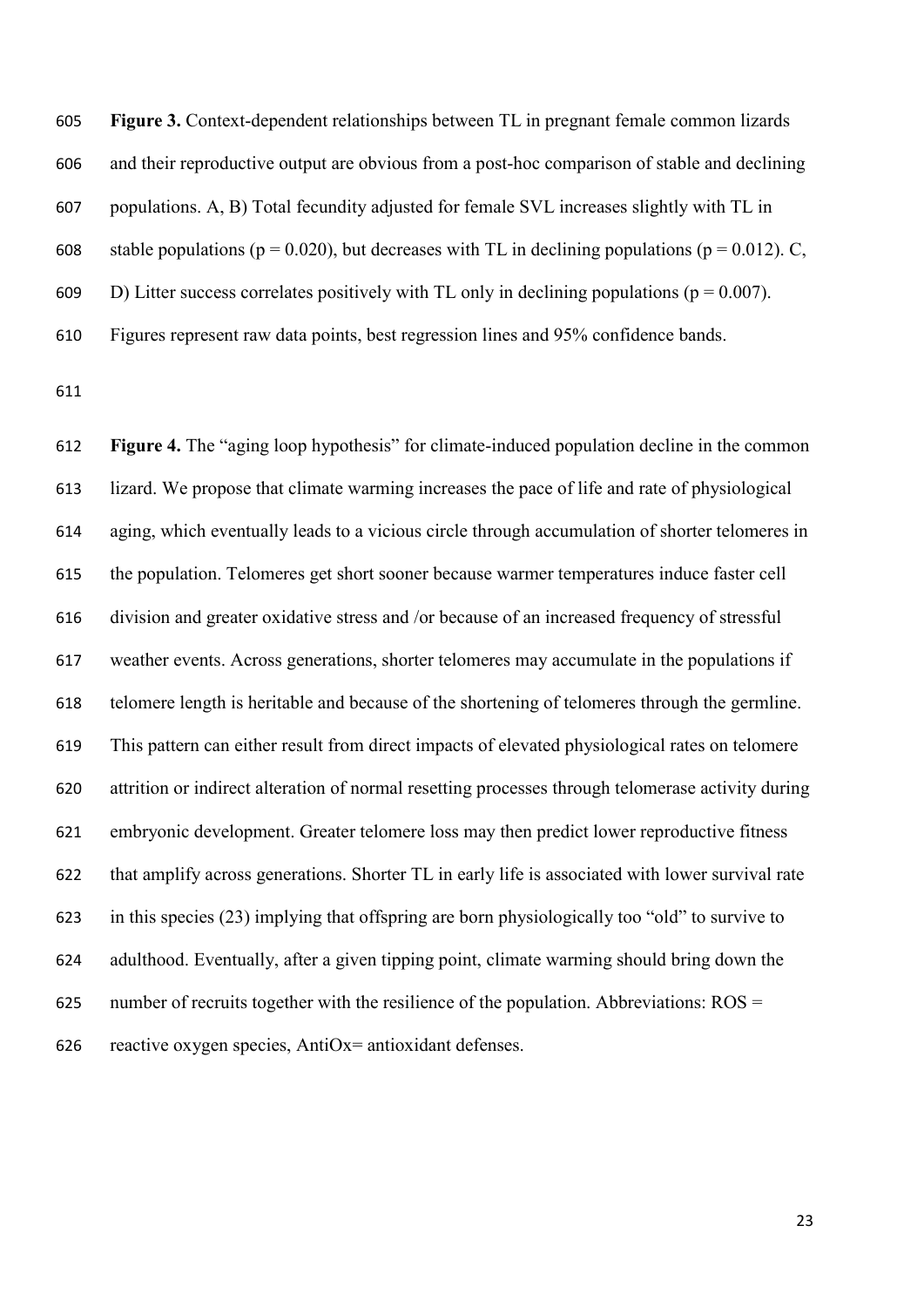

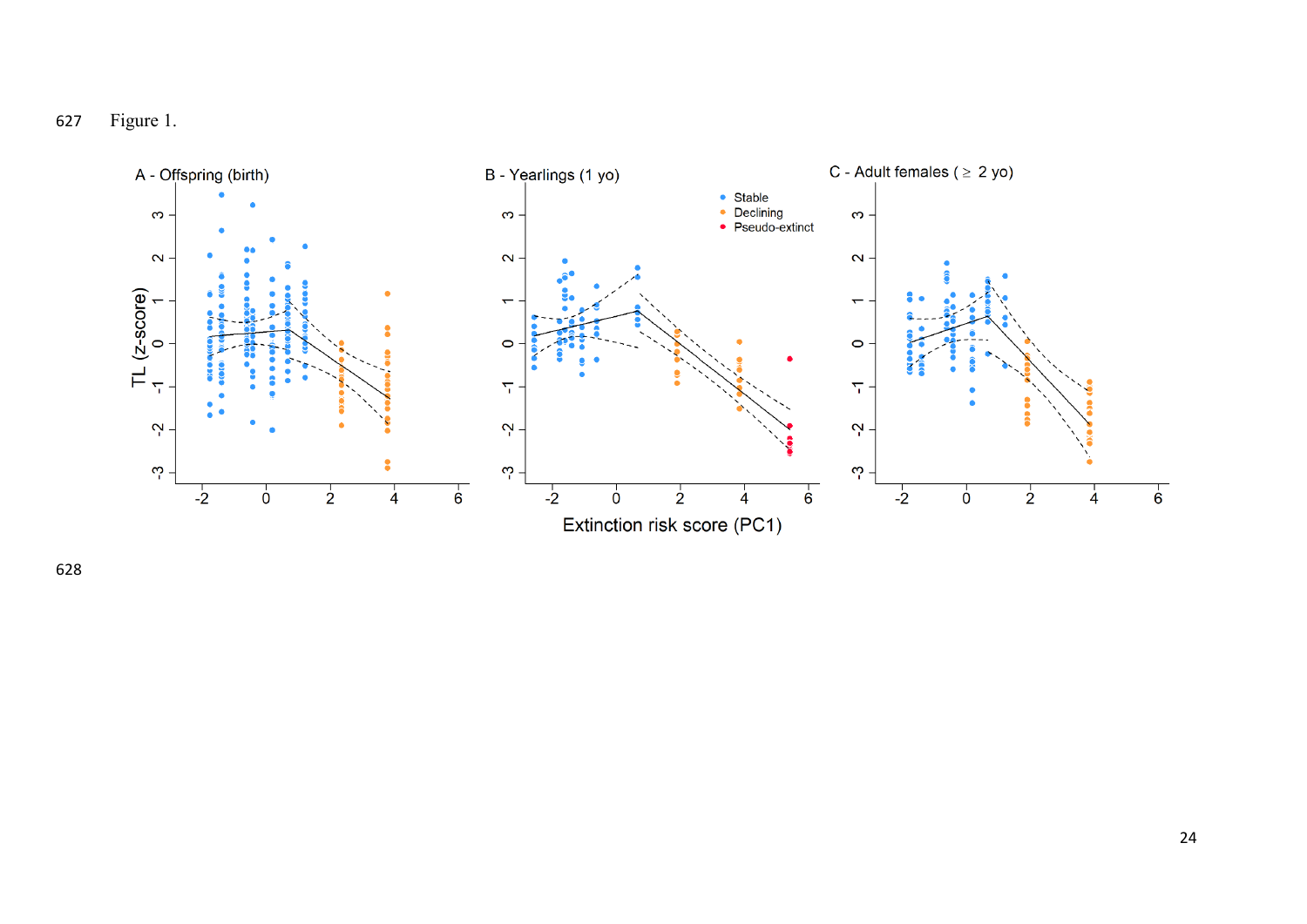Figure 2.

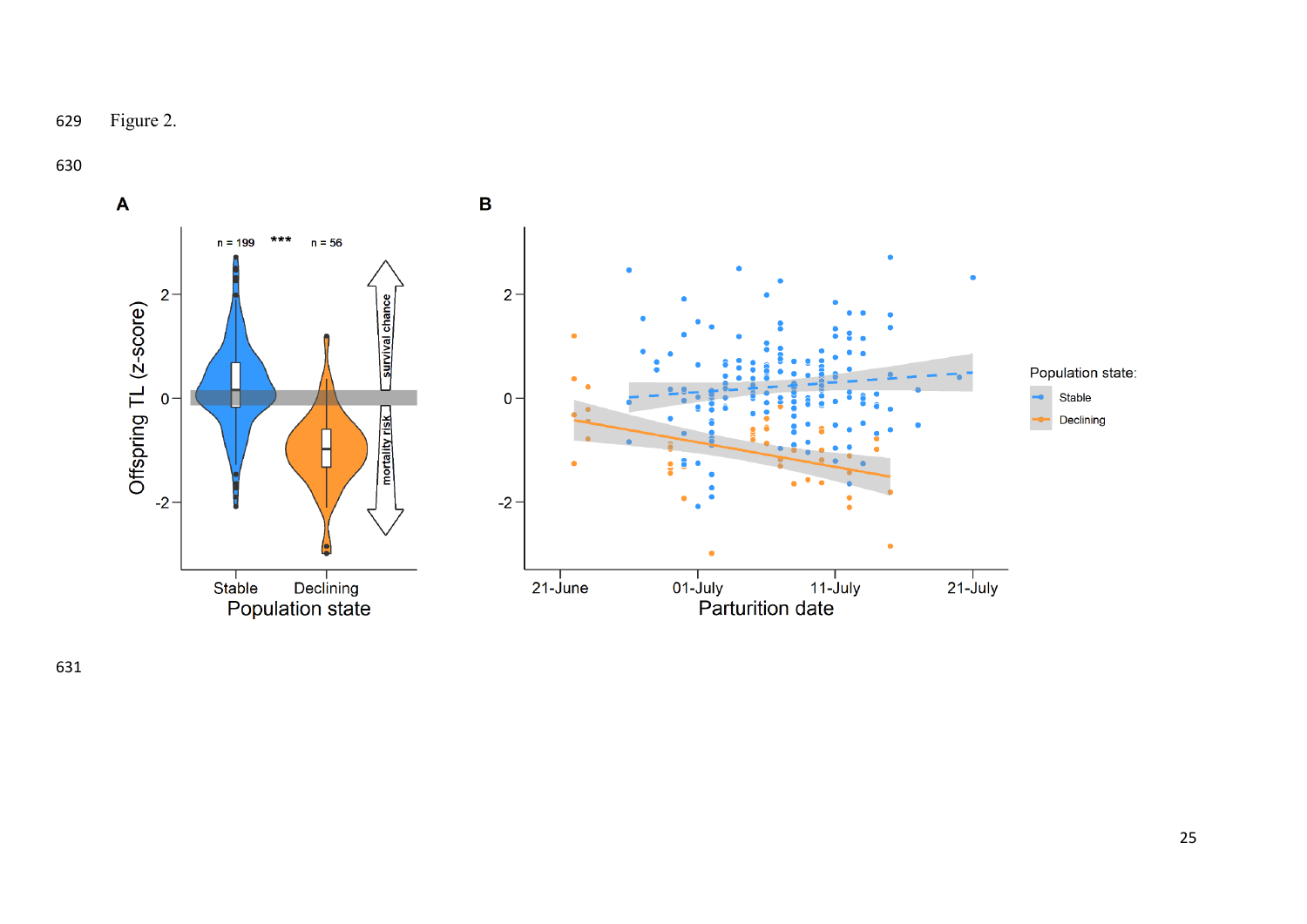

TL (z-score)